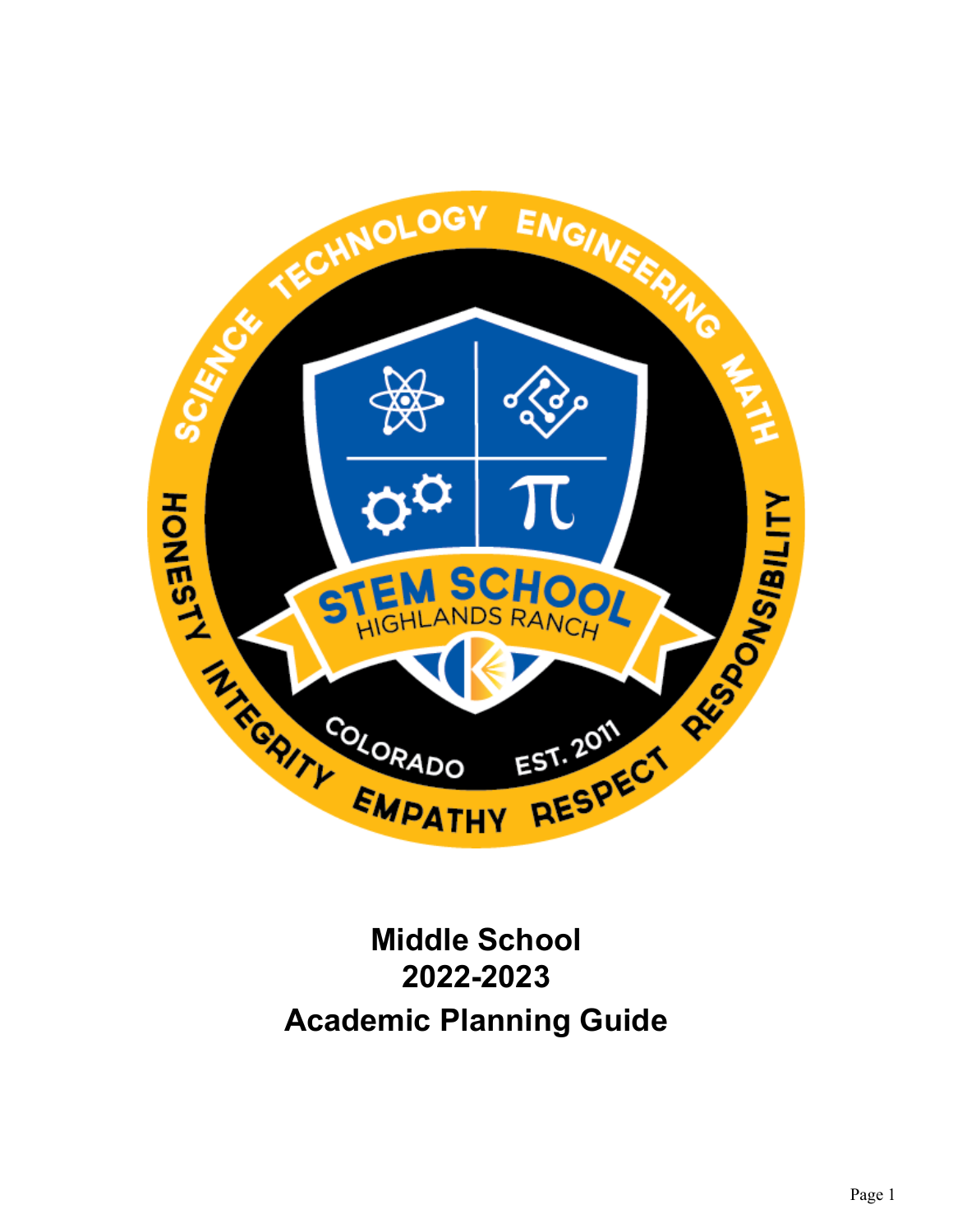# **Table of Contents**

| <b>Our Mission</b>                       | 3  |
|------------------------------------------|----|
| <b>Our Vision</b>                        | 3  |
| <b>Middle School Policies</b>            | 4  |
| MS Scope & Sequence                      | 5  |
| Math Course Sequence                     | 6  |
| <b>Sample Course Interpretation</b>      | 6  |
| <b>Course Descriptions by Department</b> | 7  |
| Language Arts                            | 7  |
| <b>Mathematics</b>                       | 8  |
| Science                                  | 9  |
| <b>Social Studies</b>                    | 10 |
| <b>Computer Science</b>                  | 12 |
| Engineering                              | 13 |
| <b>Physical Education</b>                | 14 |
| World Language                           | 15 |
| Fine Arts                                | 16 |
| <b>General Electives</b>                 | 18 |
| Not Currently Offered                    | 20 |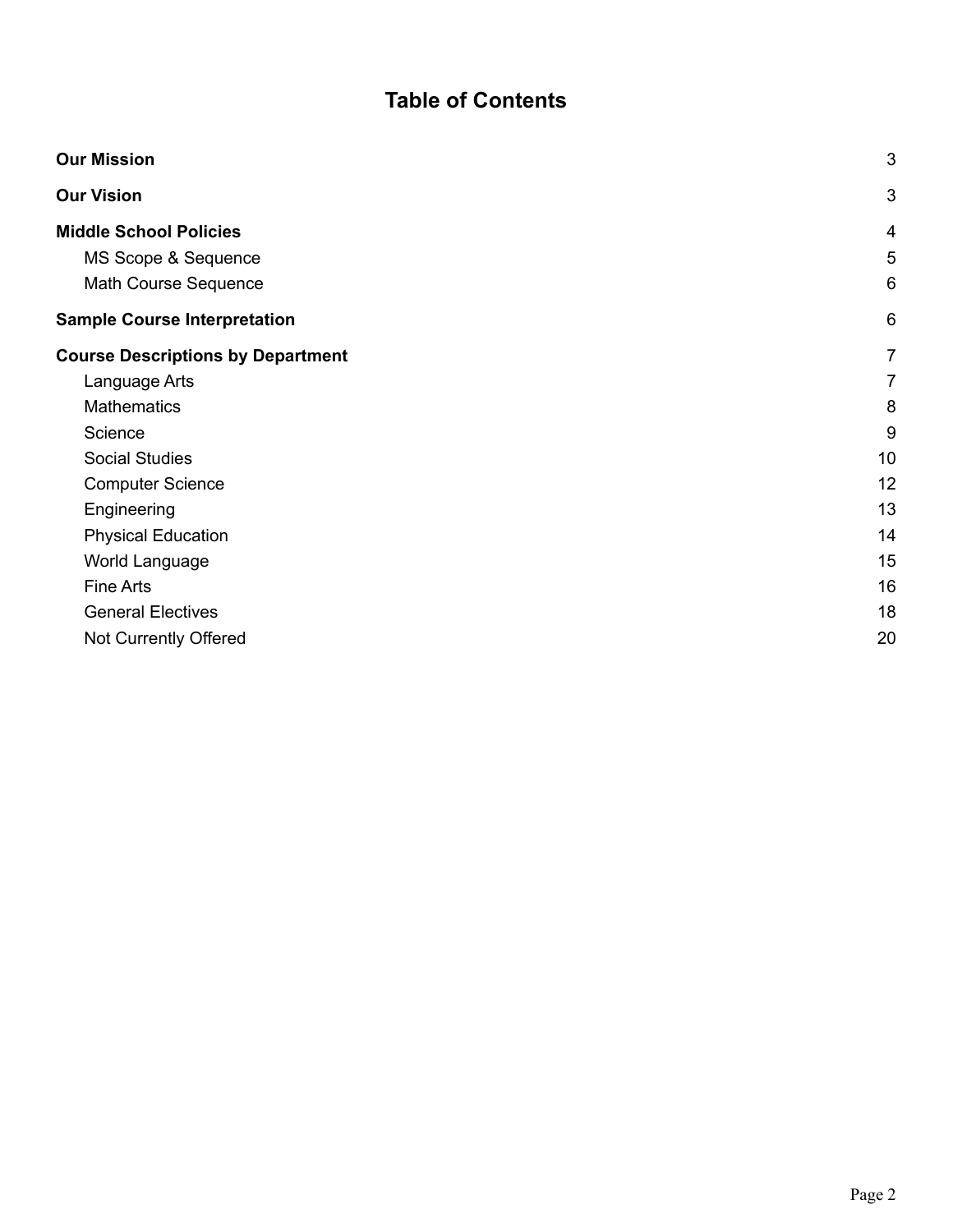# **Our Mission**

Never Stop Innovating

# **Our Vision**

<span id="page-2-1"></span><span id="page-2-0"></span>We envision a world of exponential possibilities where every child develops the innate knowledge, skills, creativity, and character to thrive, lead, and succeed in an ever-changing future.

Welcome to STEM School [Highlands](http://stemk12.org) Ranch. We are an innovative, free, public, charter learning community that exists to innovate K-12 education in order to prepare every student to lead change, solve problems, and succeed in an exponentially changing world.

We are more than a school. We are a think tank, a learning lab, and a catalyst for creativity. We are a haven for continual innovation, creative exploration, and rigorous discovery. We defy definition and break with convention. Because that's what innovators do.

We see school differently. Although our curriculum has a college preparatory focus with emphasis on developing core liberal arts skills in reading, writing, mathematics, and science, we use creativity, problem-solving, and innovation to inspire and challenge our students.

We are more than just STEM. We infuse STEM into all classrooms. We challenge students with STEM-based, real-world problem solving fueled by constant exploration, inquiry, and discovery.

We foster innovation. We equip every student, every day, in every classroom with the knowledge, skills, confidence, and character to thrive in a constantly changing world. By using continuous inquiry, constant discovery, and trial and error as critical pathways to new discoveries, we create a culture of safe failure and fearless innovation.

We empower students. We put students in the driver's seat of their learning, engaging and empowering them to push their own unique boundaries of innovative learning, thinking, and doing.

We see teachers as catalysts. Here, teachers are role models and innovation coaches who provide the framework for learning. Our teachers are experts in teaching appropriate use of technology, collaboration, and teamwork that sparks interest in STEM and learning at an early age.

We innovate and learn together. Here, we leverage the power of collaboration, teamwork, and group think to build, design and create solutions to real-world problems.

We're fostering tomorrow's innovators, creators, and change agents. We work tirelessly to nurture and develop integrity, respect, responsibility, and honesty within our students, and take pride in encouraging well-rounded student development.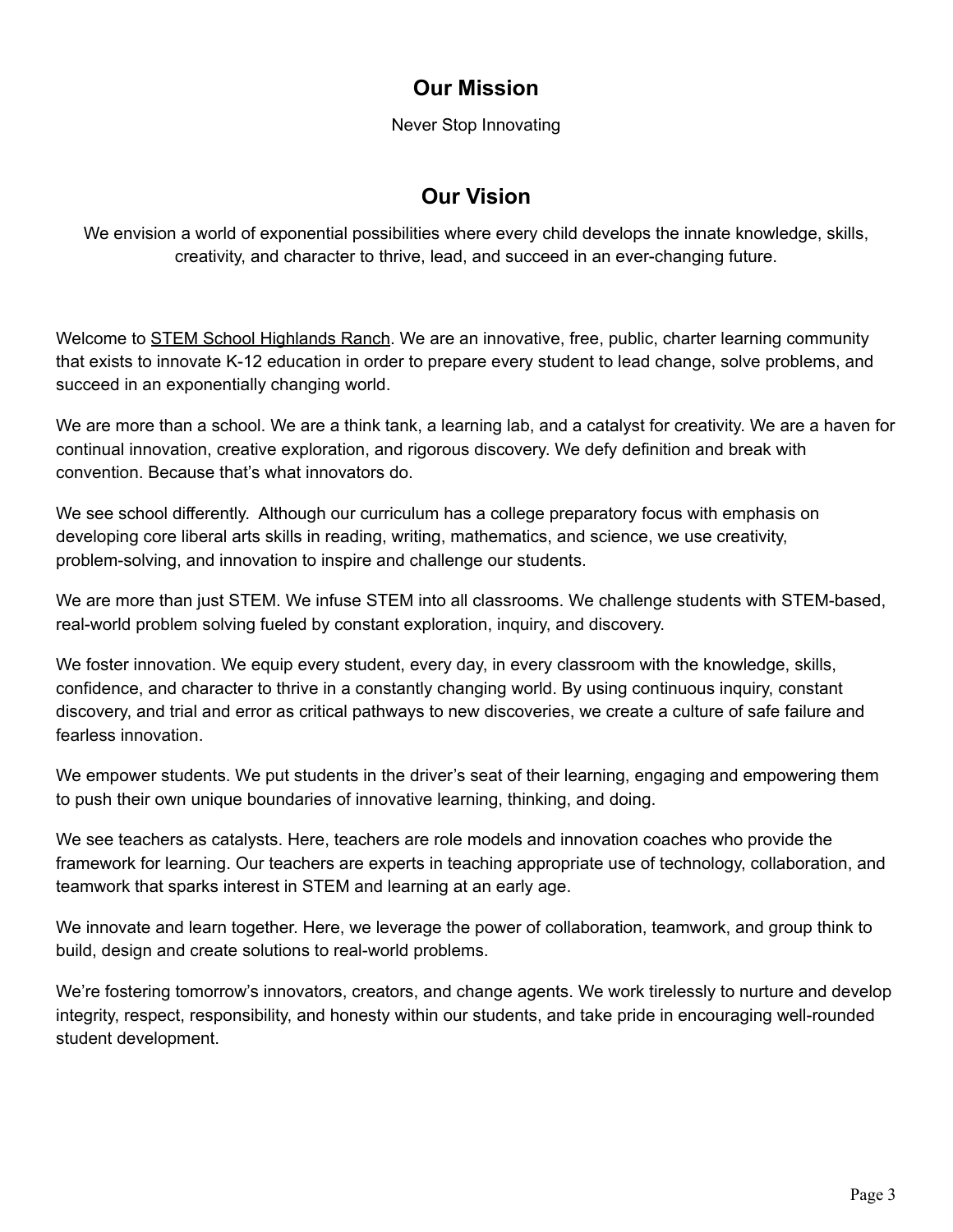# **Middle School Policies**

<span id="page-3-0"></span>**Availability of Classes:** While every effort will be made to provide the classes a student has requested during registration, some classes may not be available due to student enrollment numbers, staffing, and budget.

**Adding/Dropping a Middle School Class:** School counselors are responsible and make ALL possible schedule changes. Schedule changes are allowed **within the first 10 days of the semester.** Changes after this date are considered on an individual basis.

Reasons for Schedule Changes Include:

- Missing required classes
- Elective changes
- Level changes if appropriate
- Teacher Request

Please contact your counselor for schedule change procedures. Find their contact information on our [website.](http://www.stemk12.org/apps/pages/index.jsp?uREC_ID=759962&type=d&pREC_ID=staff)

#### **High School Credit for Middle School Students**

#### **Compliance with DCSD Policy IKF-R-2**

A student may earn credits towards a Douglas County School District high school diploma prior to the official start of the 9th grade year.

- 1. Credit will automatically be awarded for earning an "A" in:
	- a. Any Douglas County School District high school summer session content course(s) completed preceding the start of the 9th grade year
	- b. Any Mathematics course(s) which exceeds the expectation of an Algebra 1 course
	- c. Any World Language course(s), which exceeds the expectations of Level 1
	- d. Any content area course meeting Board of Education criteria, and which exceeds the expectations of a typical Douglas County 9th grade course, as approved by the high school building administration.
- **2. Students who earn a grade other than an "A" will declare during their Junior year whether or not the course will be used to meet high school graduation requirements by submitting a Declaration of Credit for Middle School Courses form to the high school registrar. Once the form is submitted, the credit cannot be removed from the high school transcript.**

#### **Core Class Placement**

Students are automatically placed in standard classes. If accelerated placement is desired, teacher input is preferred and parent requests will be taken into consideration.

#### **Course Descriptions for High School Courses**

Please see the High School Academic Planning Guide at [www.stemk12.org.](http://www.stemk12.org)

#### **Fees**

Course Fees –As per STEM Charter Board policy, where additional charges are required for specific courses, the costs will be noted in the course description. \*Fees are subject to change.

#### **Honor Roll**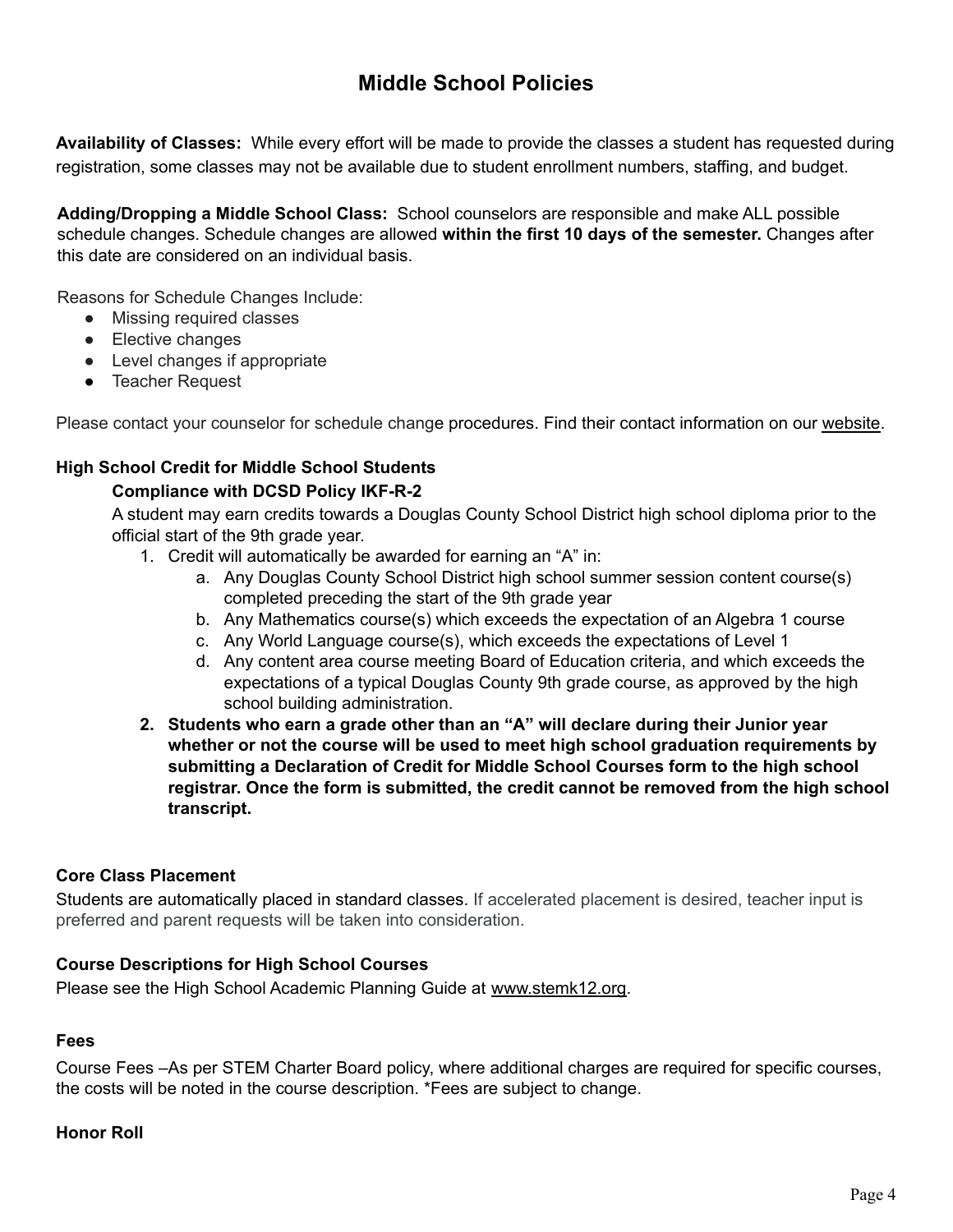Honor roll is calculated based on each child's GPA each semester. Certificates are available upon request; please reach out to your child's counselor.

Honor Roll 3.5-3.79 GPA

Director's Honor Roll 3.8+ GPA

#### **GPA**

A student's earned Grade Point Average for one semester or one year.

| <b>Grades</b> | <b>GPA</b> |
|---------------|------------|
| A             | 4.0        |
| B             | 3.0        |
| C             | 2.0        |
| D             | 1.0        |
| F             | 0          |

#### **Math Progression and Policy**

- 6th and 7th grade students in Algebra 1 or higher will need to earn an 80% or higher to move on to the next class.
- Course I, Course II, and Pre Algebra students in above grade-level classes will not be recommended to move on without a 70% or higher in class.
- Students in Algebra I, Geometry, Algebra II, or higher will not be recommended to move on without an 80% or higher in class.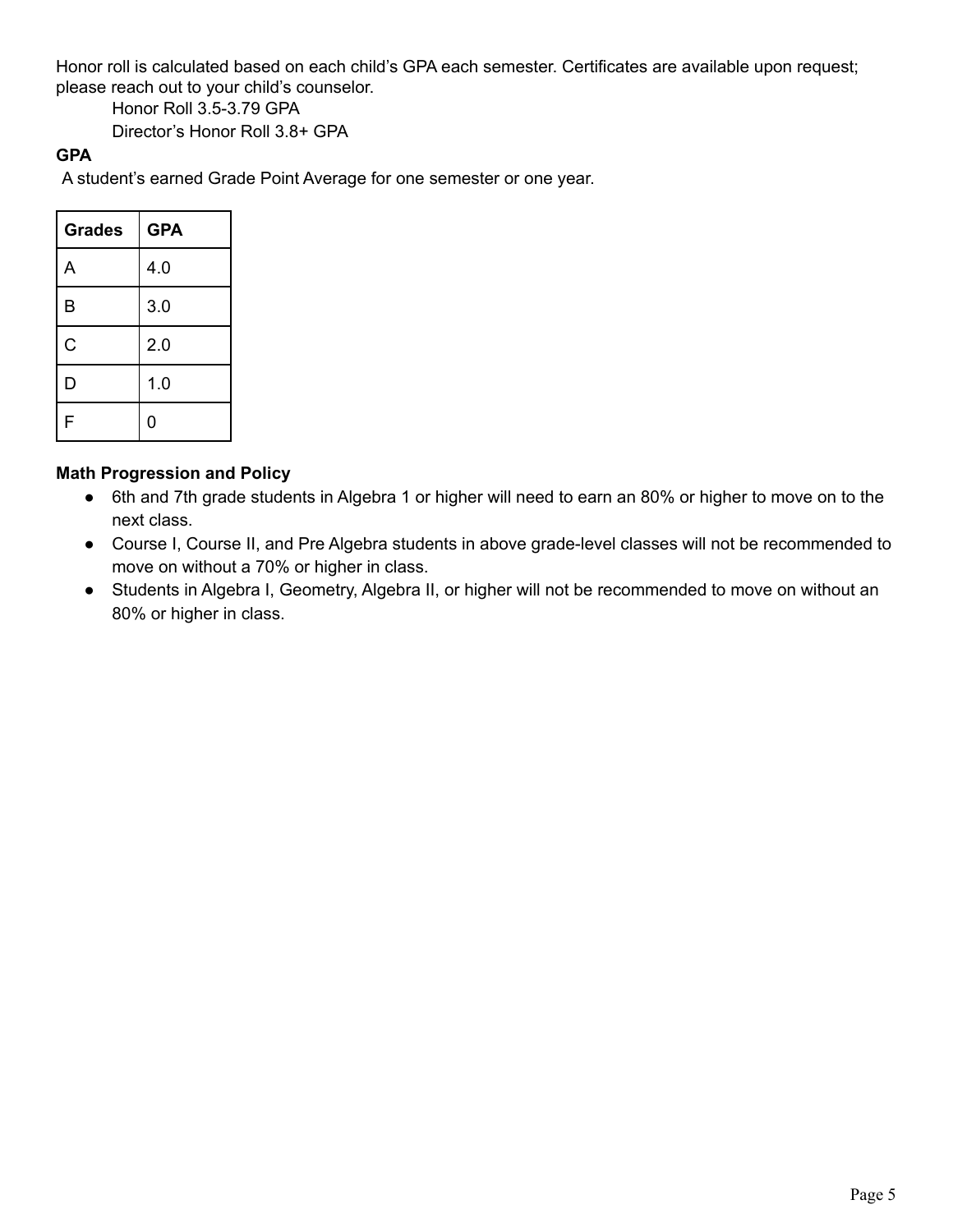# **MS Scope & Sequence**

<span id="page-5-0"></span>

| 6th Grade                                                   | <b>7th Grade</b>                                                                                                            | 8th Grade                                                                                                                                    |
|-------------------------------------------------------------|-----------------------------------------------------------------------------------------------------------------------------|----------------------------------------------------------------------------------------------------------------------------------------------|
| Language Arts 6<br>$\bullet$<br>Accelerated Language Arts 6 | Language Arts 7<br>Accelerated Language Arts 7                                                                              | Language Arts 8<br>Accelerated Language Arts 8                                                                                               |
| Science 6<br>$\bullet$<br><b>Accelerated Science 6</b>      | Science 7<br><b>Accelerated Science 7</b>                                                                                   | Science 8<br><b>Accelerated Science 8</b>                                                                                                    |
| Social Studies 6<br><b>Accelerated Social Studies 6</b>     | Social Studies 7<br><b>Accelerated Social Studies 7</b>                                                                     | Social Studies 8<br><b>Accelerated Social Studies 8</b>                                                                                      |
| Math Course I*                                              | Math Course II*                                                                                                             | Pre-Algebra*                                                                                                                                 |
| 6th Grade Computer Science<br>$\bullet$                     | 7th Grade Computer Science                                                                                                  | MS Networking &<br>Cybersecurity<br><b>OR</b><br>Pi's and Python                                                                             |
| Engineering 6<br>0R<br><b>Middle School Robotics</b>        | <b>Engineering 7</b><br>OR.<br><b>Middle School Robotics</b><br>OR.<br>Middle School Advanced Robotics<br>OR.<br><b>TSA</b> | <b>Engineering 8</b><br>OR.<br><b>Middle School Robotics</b><br>0 <sub>R</sub><br><b>Middle School Advanced Robotics</b><br>0R<br><b>TSA</b> |
| *6 Electives                                                | **6 Electives                                                                                                               | **6 Electives                                                                                                                                |

\*Math placement is determined by iReady or STAR scores, and teacher input

\*\*Number of electives in 7th and 8th grade depend on Engineering course chosen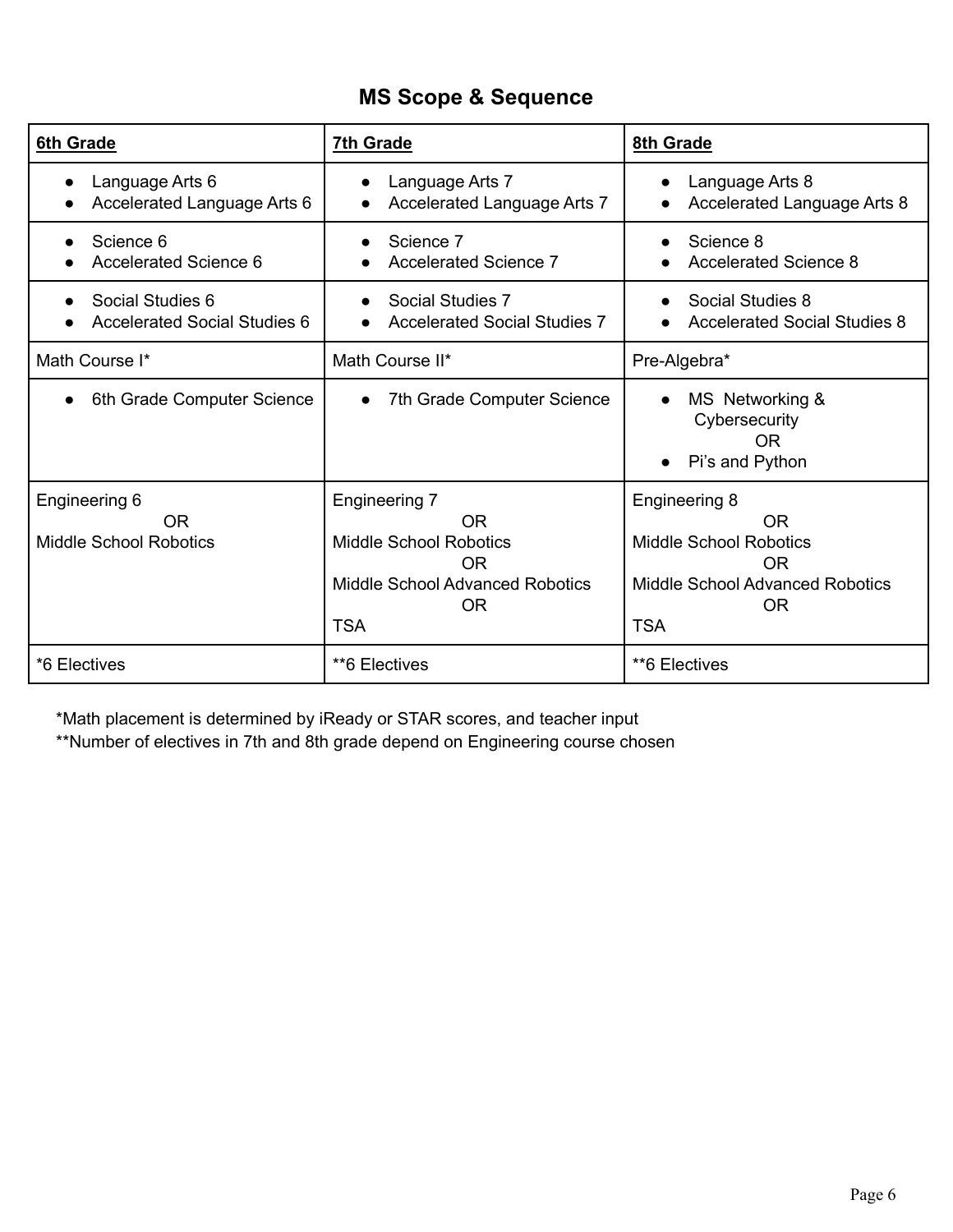#### <span id="page-6-0"></span>**Sample Course Interpretation**



#### <span id="page-6-1"></span>**Course Descriptions by Department**

#### **Language Arts**

| Language Arts 6     |           |                                                                         | STEMMS016S1/S2         |
|---------------------|-----------|-------------------------------------------------------------------------|------------------------|
| Year long<br>course | 6th grade | Students will be asked to supply required<br>novels throughout the year | <b>Required course</b> |

Following the Core Knowledge Sequence, emphasis is on communication through a systematic integration of grammar, writing structure, vocabulary, and reading comprehension. Short stories, writing, novels, plays, poetry, grammar, and vocabulary are the building blocks of this course.

|                             |           | $\sim$                                                                  |                        |
|-----------------------------|-----------|-------------------------------------------------------------------------|------------------------|
| Language Arts 6 Accelerated |           |                                                                         | STEMMS016HS1/S2        |
| Year long<br>course         | 6th grade | Students will be asked to supply required<br>novels throughout the year | <b>Required course</b> |

 $-OR<sub>-</sub>$ 

Following the Core Knowledge Sequence, this is an accelerated course with emphasis on communication through a systematic integration of grammar, writing structure, vocabulary, and reading comprehension. This course is intended for students capable of a challenging curriculum, and it provides the foundation for further Honors and Advanced English courses. Short stories, the writing process, the reading of novels, plays, and poetry are taught, in addition to grammar and vocabulary.

\_\_\_\_\_\_\_\_\_\_\_\_\_\_\_\_\_\_\_\_\_\_\_\_\_\_\_\_\_\_\_\_\_\_\_\_\_\_\_\_\_\_\_\_\_\_\_\_\_\_\_\_\_\_\_\_\_\_\_\_\_\_\_\_\_\_\_\_\_\_\_\_\_\_\_\_\_\_\_\_\_\_\_\_\_\_\_\_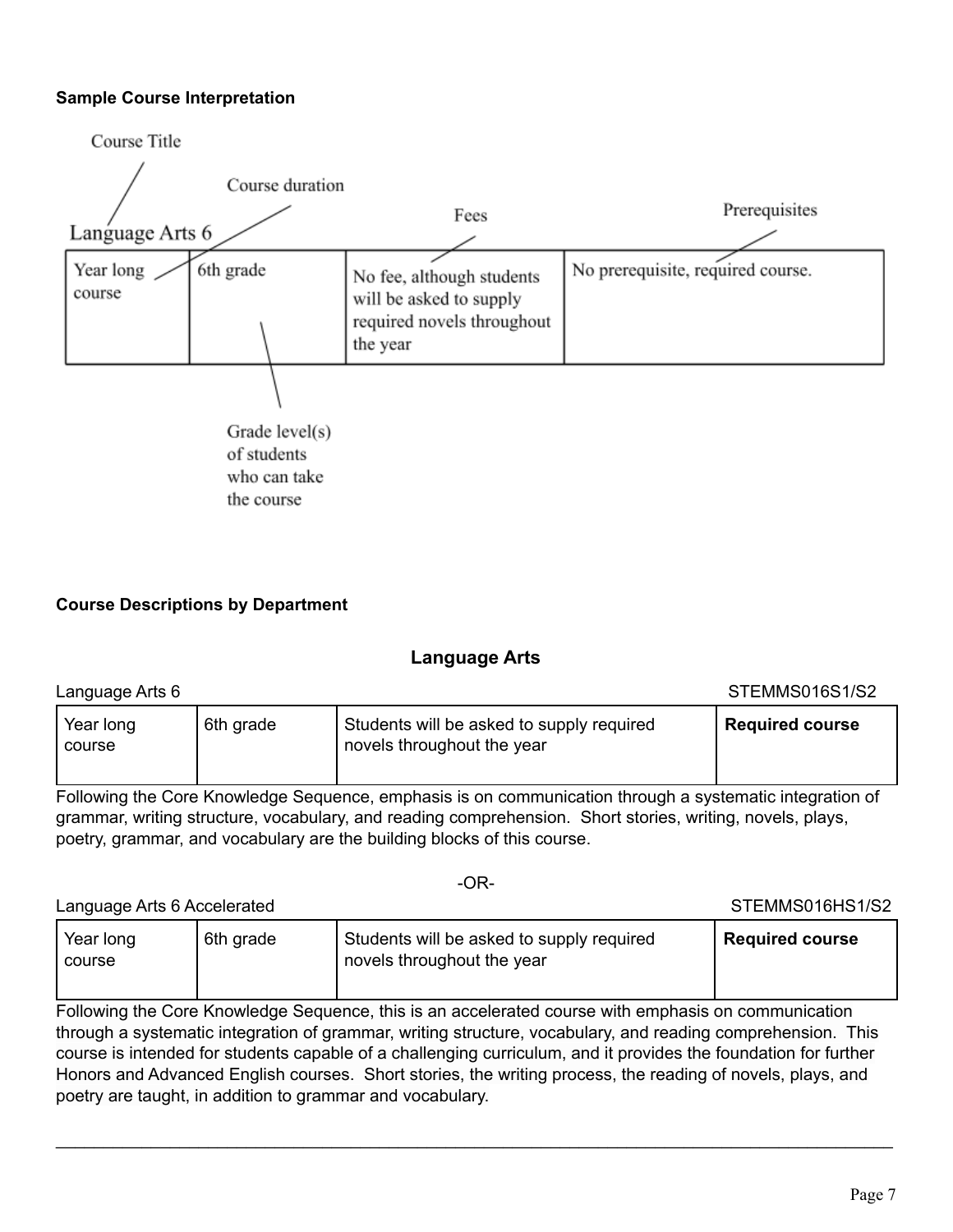STEMMS018HS1/S2

**Required course**

| Year long<br>course | 7th grade | Students will be asked to supply required<br>novels throughout the year | <b>Required course</b> |
|---------------------|-----------|-------------------------------------------------------------------------|------------------------|

Language Arts 7 Stevens and the Stevens and the Stevens and Stevens and Stevens and Stewards and Stevens and Stevens and Stevens and Stevens and Stevens and Stevens and Stevens and Stevens and Stevens and Stevens and Steve

Following the Core Knowledge Sequence, emphasis is on communication through language, composition, literature, and the development of reading skills and strategies. Students develop language, vocabulary and speech skills; they develop in composition by writing paragraphs and essays. Literacy skills are utilized and strengthened through reading short stories, poems, and novels. Foundational grammar and standard usage are taught in an integrated approach alongside composition and the reading of literature.

-OR-

Language Arts 7 Accelerated **STEMMS017HS1/S2** 

Year long

|                                                                                                             | Year long<br>course                                                                                | 6th grade | Students will be asked to supply required novels   Required course<br>throughout the year |  |  |
|-------------------------------------------------------------------------------------------------------------|----------------------------------------------------------------------------------------------------|-----------|-------------------------------------------------------------------------------------------|--|--|
|                                                                                                             | Following the Core Knowledge Sequence, emphasis is on communication through language, composition, |           |                                                                                           |  |  |
| literature, and the development of reading skills and strategies. Students develop language, vocabulary and |                                                                                                    |           |                                                                                           |  |  |

literature, and the development of reading skills and strategies. Students develop language, vocabulary and speech skills; they develop in composition by writing paragraphs and essays. Literacy skills are utilized and strengthened through reading short stories, poems, and novels. Foundational grammar and standard usage are taught in an integrated approach alongside composition and the reading of literature

\_\_\_\_\_\_\_\_\_\_\_\_\_\_\_\_\_\_\_\_\_\_\_\_\_\_\_\_\_\_\_\_\_\_\_\_\_\_\_\_\_\_\_\_\_\_\_\_\_\_\_\_\_\_\_\_\_\_\_\_\_\_\_\_\_\_\_\_\_\_\_\_\_\_\_\_\_\_\_\_\_\_\_\_\_\_\_\_

| Language Arts 8     |           |                                                                         | STEMMS018S1/S2         |
|---------------------|-----------|-------------------------------------------------------------------------|------------------------|
| Year long<br>course | 8th grade | Students will be asked to supply required<br>novels throughout the year | <b>Required course</b> |

Following the Core Knowledge Sequence, emphasis is on communication through composition of well-structured sentences, poems, and paragraphs. Short stories, novels, plays, and poetry are the building blocks of the course. Foundational grammar and standard usage, as well as, vocabulary are taught alongside reading and literature, as well as through the continuation of grammar practice.

-OR-

| Language Arts 8 Accelerated |  |
|-----------------------------|--|
|                             |  |

Following the Core Knowledge Sequence, emphasis is on communication through composition of well-structured sentences, poems and paragraphs. Short stories, novels, plays, and poetry are the building blocks of the course. Foundational grammar and standard usage as well as vocabulary are taught alongside reading and literature, as well as through the continuation of grammar practice.

8th grade Students will be asked to supply required novels

throughout the year

Year long course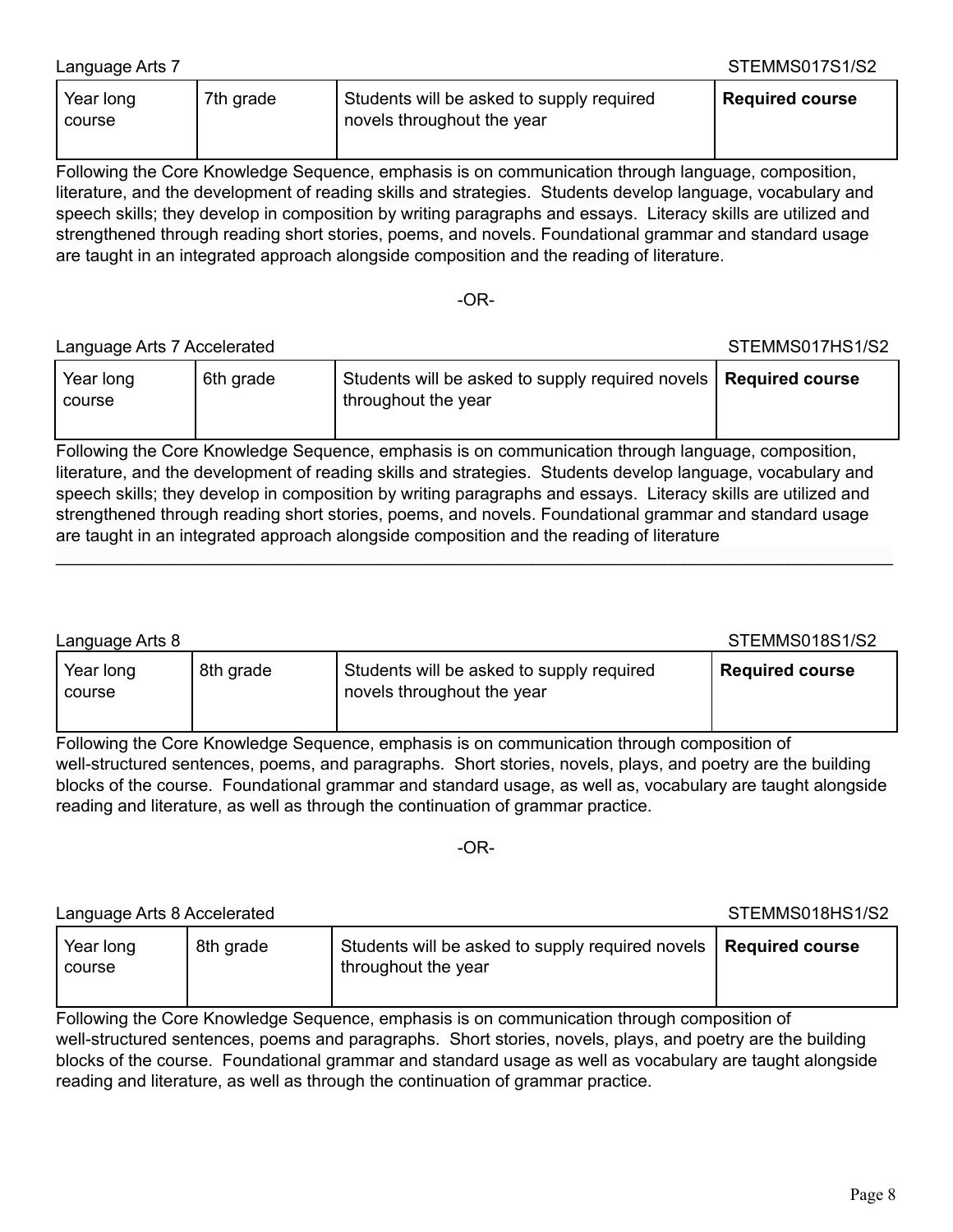#### **Mathematics**

#### <span id="page-8-1"></span><span id="page-8-0"></span>**Math Course Sequence**

Students progress through mathematics courses in the order indicated below.

#### Math Course I→Math Course II→Pre-Algebra→Algebra I→Geometry→Algebra II

| Course I         |     |     | STEMMS026S1/S2            |
|------------------|-----|-----|---------------------------|
| Year long course | 6th | N/A | Math placement<br>testing |

This course introduces students to numbers and operations, algebraic representations, integers, measurement, estimation, fractions, decimals, percentages, and negative numbers. Students will touch on some basics of Geometry as well as using probability and statistics.

| Course II        |         |     | STEMMS027S1/S2                                                                   |
|------------------|---------|-----|----------------------------------------------------------------------------------|
| Year long course | 6th-7th | N/A | Math Course I or<br>demonstrated<br>proficiency of topics<br>covered in Course I |

This required course is designed to reinforce, and expand upon, concepts and skills introduced in the previous course work. The curriculum spans a wide-range of proficiencies which include translating, reasoning, connecting, estimating, place-value, operations with rational numbers, evaluating expressions, solving simple equations, measurement, perimeter, area and volume formulas, ratios, proportions, percent, appropriate use of calculators, probability, statistics, data collection, graphing, and data analysis

Pre Algebra STEMMS028S1/S2 Year long course **6th-8th** N/A Math Course II or demonstrated proficiency of topics covered in Course II

This course is an introduction to the arithmetic skills needed to succeed in Algebra I. Students will be exploring the fundamentals of arithmetic as well as the topics of number theory and basic equations, inequalities, and ratios through an emphasis on problem solving, computation, and mathematical applications.

Middle School Algebra I Stephen Stephen Stephen Stephen Stephen Stephen Stephen Stephen Stephen Stephen Stephen Stephen Stephen Stephen Stephen Stephen Stephen Stephen Stephen Stephen Stephen Stephen Stephen Stephen Stephe

| Year long course | 6th-8th | N/A | Pre Algebra or                                  |
|------------------|---------|-----|-------------------------------------------------|
|                  |         |     | demonstrated                                    |
|                  |         |     | proficiency of topics<br>covered in Pre Algebra |

This course introduces students to solving problems by using variables to represent unknown quantities and then solving for those unknown quantities by writing equations and inequalities. Course topics include a review of the order of operations with integers, solving equations, and simplifying expressions. Students will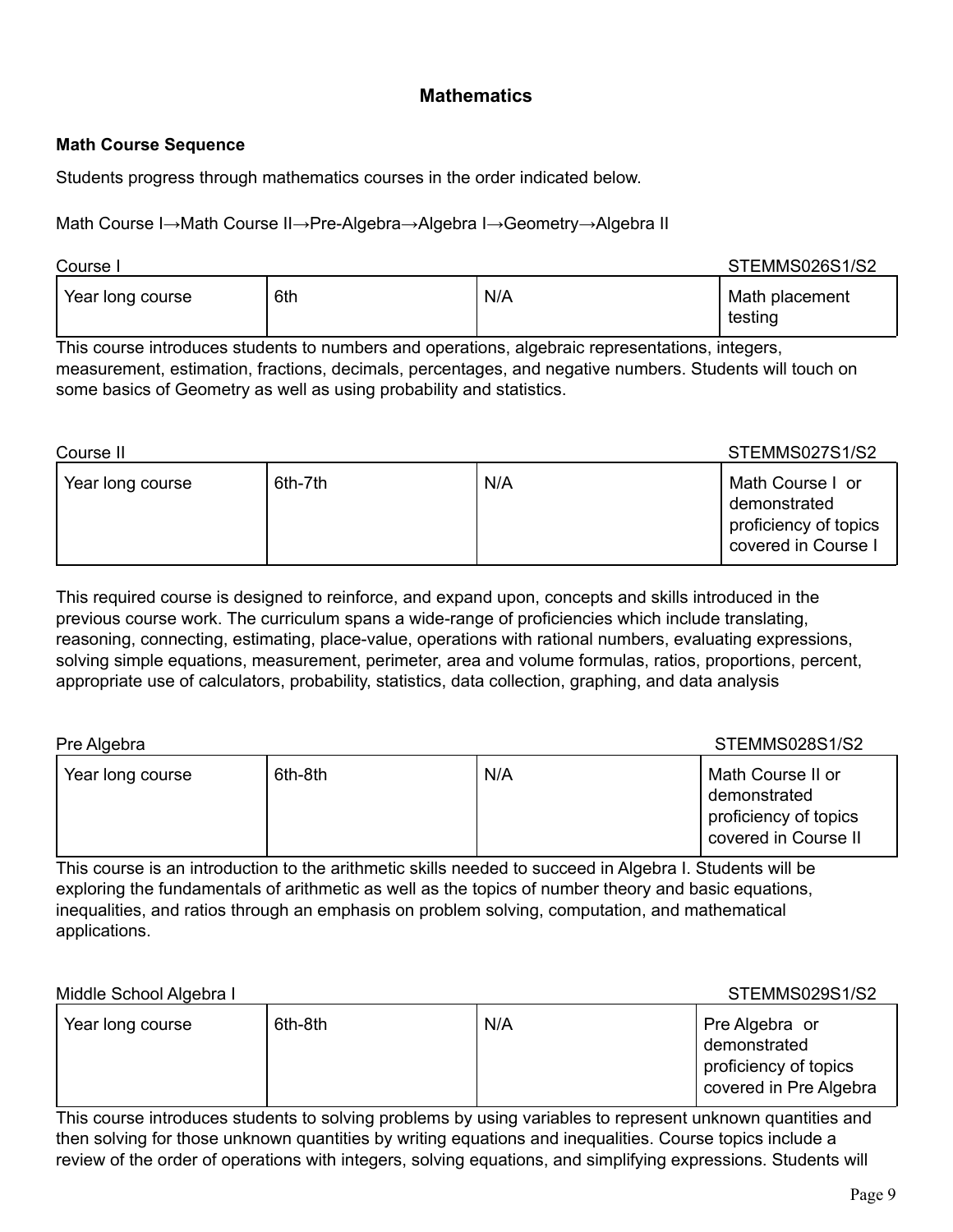work extensively on solving and graphing linear and quadratic equations and inequalities. Additional topics will include rules of exponents, factors and polynomials, polynomial fractions, the Cartesian coordinate plane, radicals, and the quadratic formula. Students who successfully complete this course with an 80% or higher will be prepared to move on to Geometry.

NOTE: \*If your student is in Geometry or higher, please refer to the HS Planning Guide for course descriptions\*

#### **Science**

<span id="page-9-0"></span>

| Science 6        |     |     | <b>STEMMS036S1/S2</b>  |
|------------------|-----|-----|------------------------|
| Year long course | 6th | N/A | <b>Required course</b> |

The sixth grade science course provides students with an understanding of the general concepts of earth science. It is a full year course in which students study the structure and composition of space and earth sciences including astronomy, earth's atmosphere, oceans, surface waters, landmasses, and interior. Students investigate the dynamics of the earth's changing surface and the role that energy plays in earth systems. Students learn how the earth's ecological systems support life through environmental relationships and natural cycles. Students develop an understanding of ecological resources and wildlife conservation. Students relate the flow of matter and energy within an ecosystem. Through "hands-on" investigation, students learn to conduct scientific investigations, think scientifically, and use scientific tools and technologies. Students learn to communicate scientific information and processes, and understand how developments in science and technology affect society and the environment. The depth and breadth of concepts are determined by course length.

-OR-

Science 6 Accelerated Stevens and STEMMS036HS1/S2

| <u>ouonou o / loooloidlou</u>                                                                         |     |     |                        |
|-------------------------------------------------------------------------------------------------------|-----|-----|------------------------|
| Year long course                                                                                      | 6th | N/A | <b>Required course</b> |
| In this honors course, greater emphasis is placed on scientific inquiry and methods. The material and |     |     |                        |

In this honors course, greater emphasis is placed on scientific inquiry and methods. The material and pacing of the course is accelerated, as well.

| Science 7        |     |     | STEMMS037S1/S2         |
|------------------|-----|-----|------------------------|
| Year long course | 7th | N/A | <b>Required course</b> |

\_\_\_\_\_\_\_\_\_\_\_\_\_\_\_\_\_\_\_\_\_\_\_\_\_\_\_\_\_\_\_\_\_\_\_\_\_\_\_\_\_\_\_\_\_\_\_\_\_\_\_\_\_\_\_\_\_\_\_\_\_\_\_\_\_\_\_\_\_\_\_\_\_\_\_\_\_\_\_\_\_\_\_\_\_\_\_\_

The seventh grade science course provides students with a general understanding of the concepts of life science. Students investigate the evolutionary structure, function, and processes of living things. Students learn how cells divide, grow, and convert matter and energy to sustain life. They learn how organisms reproduce and pass hereditary characteristics from one generation to the next. Students investigate similarities and differences in living organisms, and how living things have changed over time. Students learn about the human body systems and factors that are responsible for maintaining human health. Students learn to conduct scientific investigations, think scientifically, and use scientific tools and technologies. Students learn to communicate scientific information and processes, and understand how developments in science and technology affect society and the environment.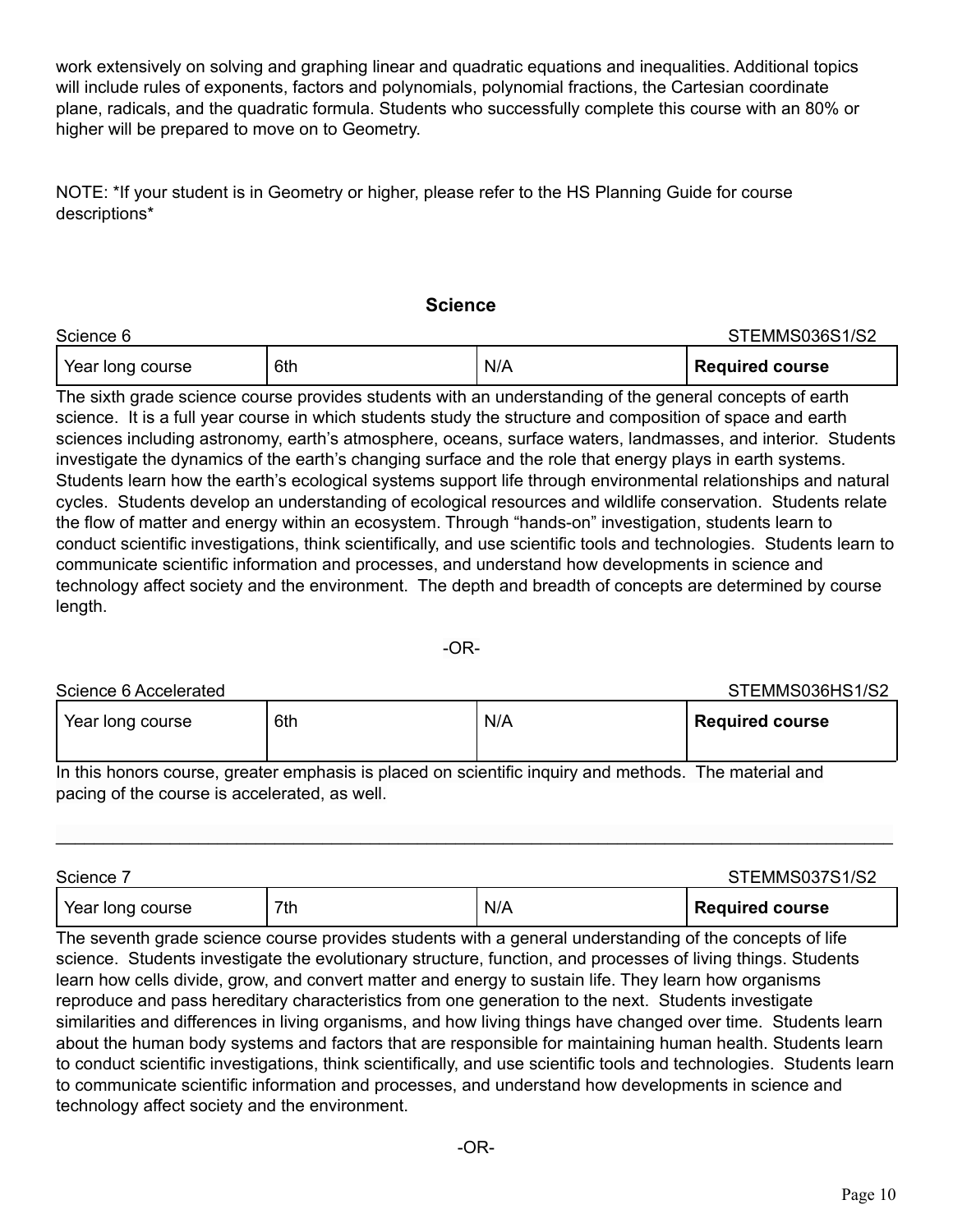Science 7 Accelerated Number 3 Accelerated STEMMS037HS1/S2

| Year long course | 7th | N/A | Required course |
|------------------|-----|-----|-----------------|
|                  |     |     |                 |

In this honors course, greater emphasis is placed on scientific inquiry and methods. The material and pacing of the course is accelerated, as well.

\_\_\_\_\_\_\_\_\_\_\_\_\_\_\_\_\_\_\_\_\_\_\_\_\_\_\_\_\_\_\_\_\_\_\_\_\_\_\_\_\_\_\_\_\_\_\_\_\_\_\_\_\_\_\_\_\_\_\_\_\_\_\_\_\_\_\_\_\_\_\_\_\_\_\_\_\_\_\_\_\_\_\_\_\_\_\_\_

Science 8 Stellar Science 8 STEMMS038S1/S2

| Year long course | 8th | N/A | <b>Required course</b> |
|------------------|-----|-----|------------------------|
|------------------|-----|-----|------------------------|

This course is designed to introduce students to topics dealing with the non-living, natural world. Physical science is generally divided into two main categories: Chemistry and Physics. Topics to be examined in Chemistry include properties of substances, chemical changes, matter, and the structure of matter. Topics to be examined in Physics include Mechanics (motion, force and energy) waves and electromagnetism.

#### -OR-

Science 8 Accelerated STEMMS038HS1/S2

| ___________________     | _ . _ |                        |
|-------------------------|-------|------------------------|
| 8th<br>Year long course | N/A   | <b>Required course</b> |

In this honors course greater emphasis is placed on scientific inquiry and methods. The material and pacing of the course is accelerated as well.

\_\_\_\_\_\_\_\_\_\_\_\_\_\_\_\_\_\_\_\_\_\_\_\_\_\_\_\_\_\_\_\_\_\_\_\_\_\_\_\_\_\_\_\_\_\_\_\_\_\_\_\_\_\_\_\_\_\_\_\_\_\_\_\_\_\_\_\_\_\_\_\_\_\_\_\_\_\_\_\_\_\_\_\_\_\_\_\_

Scientific Methods **STEMMS0313** 

| Semester Course | 6th-8th | N/A | Elective |
|-----------------|---------|-----|----------|
|                 |         |     |          |

This course is designed to give students outside of 6th grade or 6th graders who would like to devote additional time an opportunity to partake in the process of determining a real-world problem, completing research, designing an experiment to improve this problem, testing the designed experiment, and sharing the collected results. The overall goal of the class will be to send students to the Denver Metro Regional Science Fair and beyond.

#### **Social Studies**

<span id="page-10-0"></span>

| Social Studies 6 |     |     | STEMMS046S1/S2         |
|------------------|-----|-----|------------------------|
| Year long course | 6th | N/A | <b>Required course</b> |

Following the Core Knowledge sequence, the first semester of sixth grade History focuses on world geography, early humans and the ancient civilizations of Mesopotamia, Egypt, India, Greece and Rome. Students analyze the geographic, political, economic, religious and social structure of each early civilization as well their everyday lives, problems and accomplishments. Students analyze the interactions among the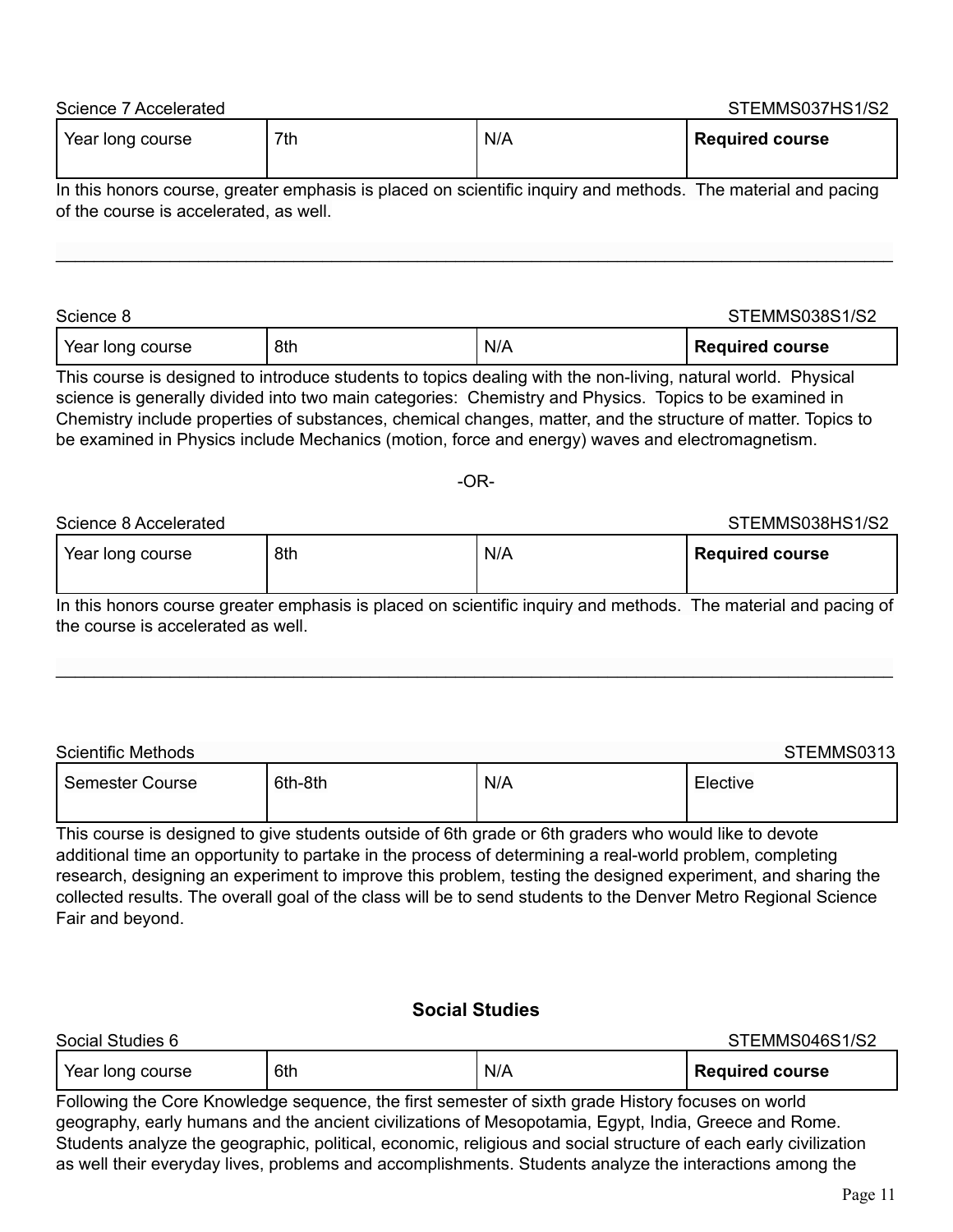various cultures, the enduring contributions and the link, despite time, between the contemporary and ancient worlds. During the second semester, students study early modern history, including the European Enlightenment, the French Revolution, Latin American Revolutions, the Industrial Revolution and Immigration and Urbanization. Cross-curricular integration projects with Science, Technology, Engineering, Math and Language Arts are emphasized.

-OR-

| Social Studies 6 Accelerated |     |     | STEMMS046HS1/S2        |
|------------------------------|-----|-----|------------------------|
| Year long course             | 6th | N/A | <b>Required course</b> |

Following the Core Knowledge sequence, the first semester of sixth grade Honors History focuses on world geography, early humans and the ancient civilizations of Mesopotamia, Egypt, India, Greece and Rome. Students analyze the geographic, political, economic, religious and social structure of each early civilization as well their everyday lives, problems and accomplishments. Students analyze the interactions among the various cultures, the enduring contributions and the link, despite time, between the contemporary and ancient worlds. During the second semester, students study early modern history, including the European Enlightenment, the French Revolution, Latin American Revolutions, the Industrial Revolution and Immigration and Urbanization. The Honors-level course provides a more accelerated, in-depth analysis of the topics, with a focus on primary source reading, historical research and essay writing, and at least one historical novel. Cross-curricular integration projects with Science, Technology, Engineering, Math and Language Arts are emphasized.

| Social Studies 7                                                                                         |     |     | STEMMS047S1/S2         |
|----------------------------------------------------------------------------------------------------------|-----|-----|------------------------|
| Year long course                                                                                         | 7th | N/A | <b>Required course</b> |
| Eollowing the Core Knowledge sequence 7th grade History will cover the period of history surrounding the |     |     |                        |

\_\_\_\_\_\_\_\_\_\_\_\_\_\_\_\_\_\_\_\_\_\_\_\_\_\_\_\_\_\_\_\_\_\_\_\_\_\_\_\_\_\_\_\_\_\_\_\_\_\_\_\_\_\_\_\_\_\_\_\_\_\_\_\_\_\_\_\_\_\_\_\_\_\_\_\_\_\_\_\_\_\_\_\_\_\_\_\_

Following the Core Knowledge sequence, 7th grade History will cover the period of history surrounding the United States from the late nineteenth century until the end of WWII. The following topics and their influences on modern society will be analyzed: U.S. Geography, The rise of the United States as an up and coming world superpower, the political and military forces that created WWI and the Russian Revolution, the Roaring Twenties, the Great Depression, and the New Deal, the rise of totalitarianism in Europe and the events and causes of WWII through 1945. Cross-curricular integration projects with Science, Technology, Engineering, Math and Language Arts are emphasized.

-OR-

# Social Studies 7 Accelerated Number 2008 STEMMS047HS1/S2 Year long course  $\vert$  7th  $\vert$  N/A  $\vert$  **Required course**

Following the Core Knowledge sequence, 7th grade Honors History will cover the period of history surrounding the United States from the late nineteenth century until the end of WWII. The following topics and their influences on modern society will be analyzed: U.S. Geography, The rise of the United States as an up and coming world superpower, the political and military forces that created WWI and the Russian Revolution, the Roaring Twenties, the Great Depression, and the New Deal, the rise of totalitarianism in Europe and the events and causes of WWII through 1945. The Honors-level course provides a more accelerated, in-depth analysis of the topics, with a focus on primary source reading, historical research and essay writing, and at least one historical novel. Cross-curricular integration projects with Science,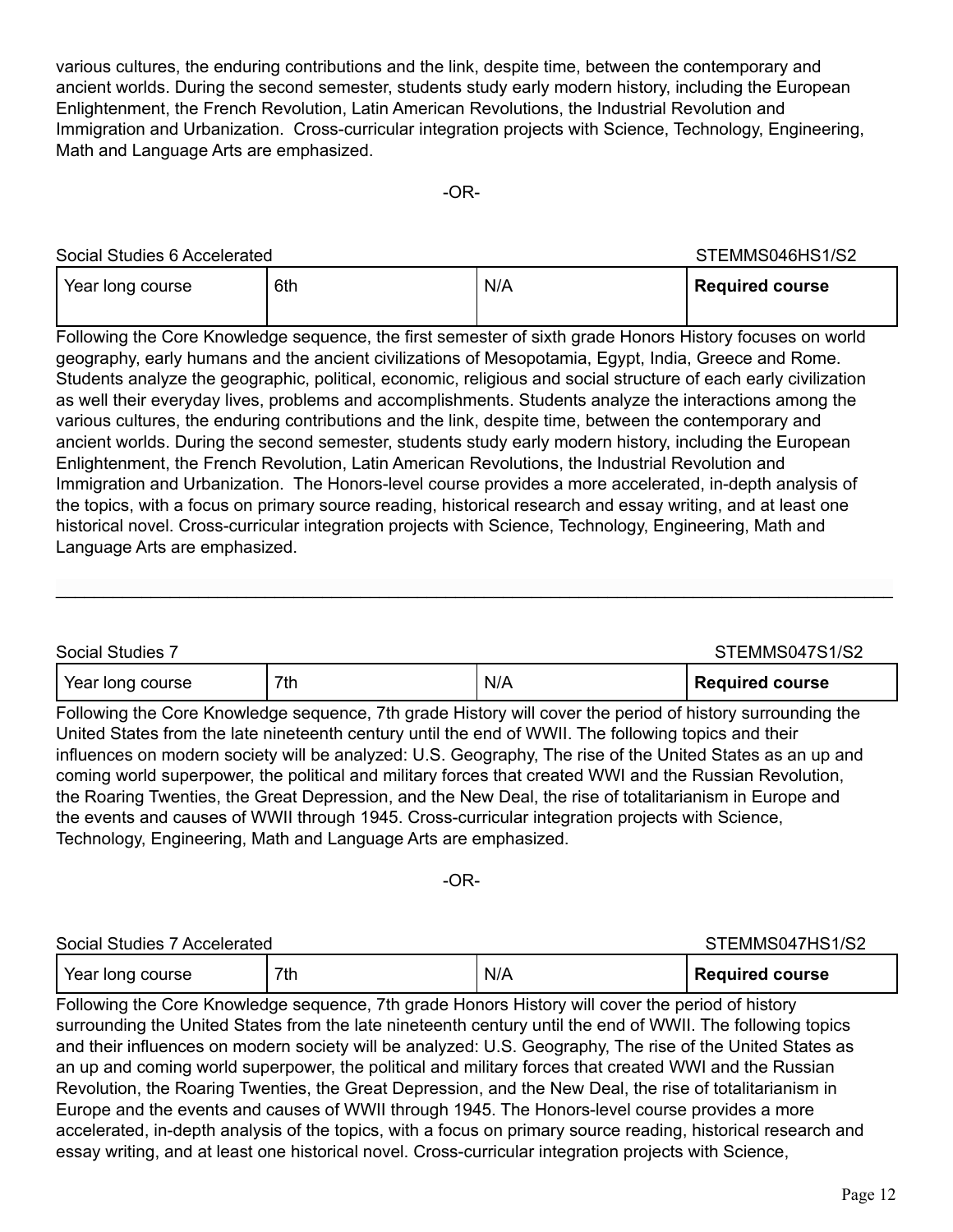| Social Studies 8 |     |     | STEMMS048S1/S2         |
|------------------|-----|-----|------------------------|
| Year long course | 8th | N/A | <b>Required course</b> |

\_\_\_\_\_\_\_\_\_\_\_\_\_\_\_\_\_\_\_\_\_\_\_\_\_\_\_\_\_\_\_\_\_\_\_\_\_\_\_\_\_\_\_\_\_\_\_\_\_\_\_\_\_\_\_\_\_\_\_\_\_\_\_\_\_\_\_\_\_\_\_\_\_\_\_\_\_\_\_\_\_\_\_\_\_\_\_\_

Following the Core Knowledge sequence, 8th grade History will cover the period of history surrounding the United States from the end of WWII through the present day. The following topics and their influences upon modern society will be analyzed: Geography of N. America: Canada and Mexico, the origin and structure of the U.S. Constitution, the decline of European Colonialism and its effects on the world, the Cold War, the American Civil Rights Movement, Vietnam: War, Peace, and Protest, The Middle East and Oil Politics, the end of the Cold War, and the War on Terror (time permitting). Cross-curricular integration projects with Science, Technology, Engineering, Math and Language Arts are emphasized.

-OR-

| Social Studies 8 Accelerated |     |     | STEMMS048HS1/S2        |
|------------------------------|-----|-----|------------------------|
| Year long course             | 8th | N/A | <b>Required course</b> |

Following the Core Knowledge sequence, 8th grade Honors History will cover the period of history surrounding the United States from the end of WWII through the present day. The following topics and their influences on modern society will be analyzed: Geography of N. America: Canada and Mexico, the origin and structure of the U.S. Constitution, the decline of European Colonialism and its effects on the world, the Cold War, the American Civil Rights Movement, Vietnam: War, Peace, and Protest, The Middle East and Oil Politics, the end of the Cold War, and the War on Terror (time permitting). The Honors-level course provides a more accelerated, in-depth analysis of the topics, with a focus on primary source reading, historical research and essay writing, and at least one historical novel. Cross-curricular integration projects with Science, Technology, Engineering, Math and Language Arts are emphasized.

#### **Computer Science**

\*\*Note: One semester of Computer Science is **required** each year.

<span id="page-12-0"></span>6th Grade Computer Science **State According to the Computer Street According to the Computer STEMMS106** 

| Semester long course | 6th | N/A | <b>Required course</b> |
|----------------------|-----|-----|------------------------|
|                      |     |     |                        |

The primary goal of this course is to provide students with a variety of computer skills that will be useful throughout the remainder of their education and into their lives beyond school. An emphasis is placed on developing high-level thinking skills and creating knowledge and skills that will be used in everyday lives inside and outside of the educational setting. Computer skills and knowledge such as keyboarding, word processing, spreadsheets, presentation software, hardware, 3D modeling software, and programming will be covered in this course.

7th Grade Computer Science **State Struck Computer Struck Computer STEMMS107** 3. STEMMS107

| Semester long course | 7th | N/A | <b>Required course</b> |
|----------------------|-----|-----|------------------------|
|----------------------|-----|-----|------------------------|

The primary goal of this course is to provide students with a variety of computer skills that will be useful throughout the remainder of their education and into their lives beyond school. An emphasis is placed on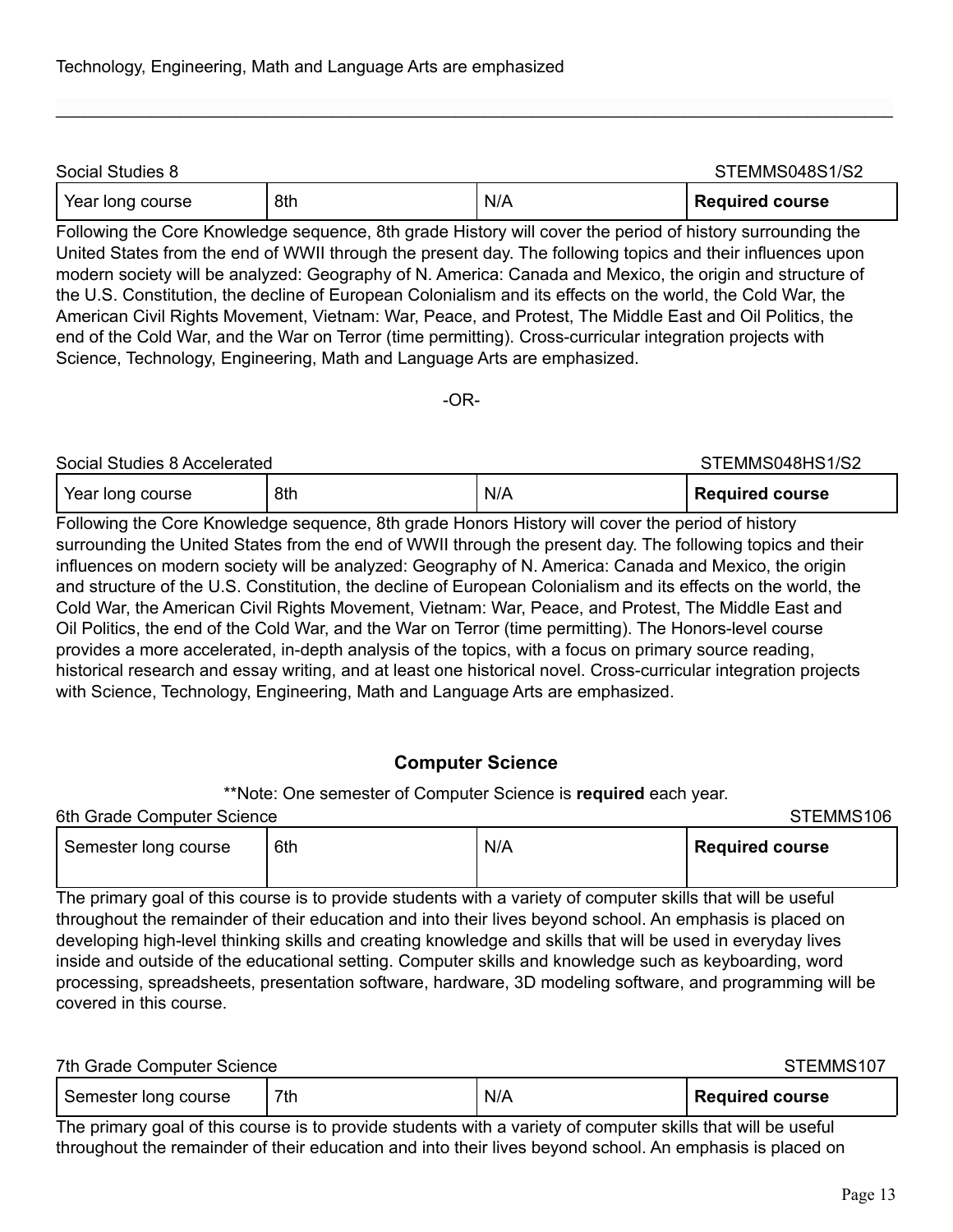developing high-level thinking skills and creating knowledge and skills that will be used in everyday lives inside and outside of the educational setting. Computer skills and knowledge such as computer hardware, web design (HTML5 and CSS3), 2-D image manipulation, 3-D modeling, and more will be covered in this course.

| MS Networking and Cybersecurity |     |     | STEMMS109              |
|---------------------------------|-----|-----|------------------------|
| Semester long course            | 8th | N/A | <b>Required course</b> |

In Introduction to Networking and Cyber Security, students will learn a wide gamut of IT skills such as the basics of networking and network security, operating system troubleshooting, scripting, cyberethics and safety. In addition to the technical skills, students will be learning the soft skills necessary to effectively communicate in the digital age and assess risks. Lastly, students will learn about what cyber careers are available. This course requires completion of MS Computer Science I and MS Computer Science II.

-OR-

| MS Pi's and Python |                      |     | STEMMS1012 |                        |
|--------------------|----------------------|-----|------------|------------------------|
|                    | Semester long course | 8th | N/A        | <b>Required course</b> |

This semester long course is open to 8th graders, who are interested in working with Linux, open source, and the Raspberry Pi. We will endeavor to develop real world system skills through building Pi based projects, learning virtualization and operating system concepts while applying that knowledge through bash and python scripts to the Internet of Things. Please note this will be a very hands-on course, you will be required to work in teams for some of the projects.

#### **Engineering**

#### \*\*Note: One semester of Engineering is **required** each year.

<span id="page-13-0"></span>

| Engineering 6        |     |     | STEMMS216 |
|----------------------|-----|-----|-----------|
| Semester long course | 6th | N/A | N/A       |

This is a hands-on inquiry based and project driven class. Students will learn how to utilize the Engineering Design Process, the process of engineering, to design and build their projects. While learning about different materials and processes, students will also learn how to safely choose and operate the correct tool or machine for the job at hand. Students will learn to document their projects and solutions in an Engineering Notebook, and produce a presentation for each project.

| Engineering          |     |     |     |
|----------------------|-----|-----|-----|
| Semester long course | 7th | N/A | N/A |

This is a hands-on inquiry based and problem/project driven class. Students will learn how to utilize the Engineering Design Process, critical thinking, and problem solving skills, to design and build projects. While learning about different materials and processes, students will also learn how to safely choose and operate the correct tool or machine for the job at hand. Students will learn to document their projects and solutions in an Engineering Notebook, and produce a presentation for each project. Students will learn about technical sketching and drawing, how to apply mathematical principles to their design, and then use various tools and materials to bring their 3D projects to life. Projects may include, but are not limited to: Simple Machines and mechanisms, Mousetrap and Rubber band powered vehicles, Catapults, and CO2 Dragsters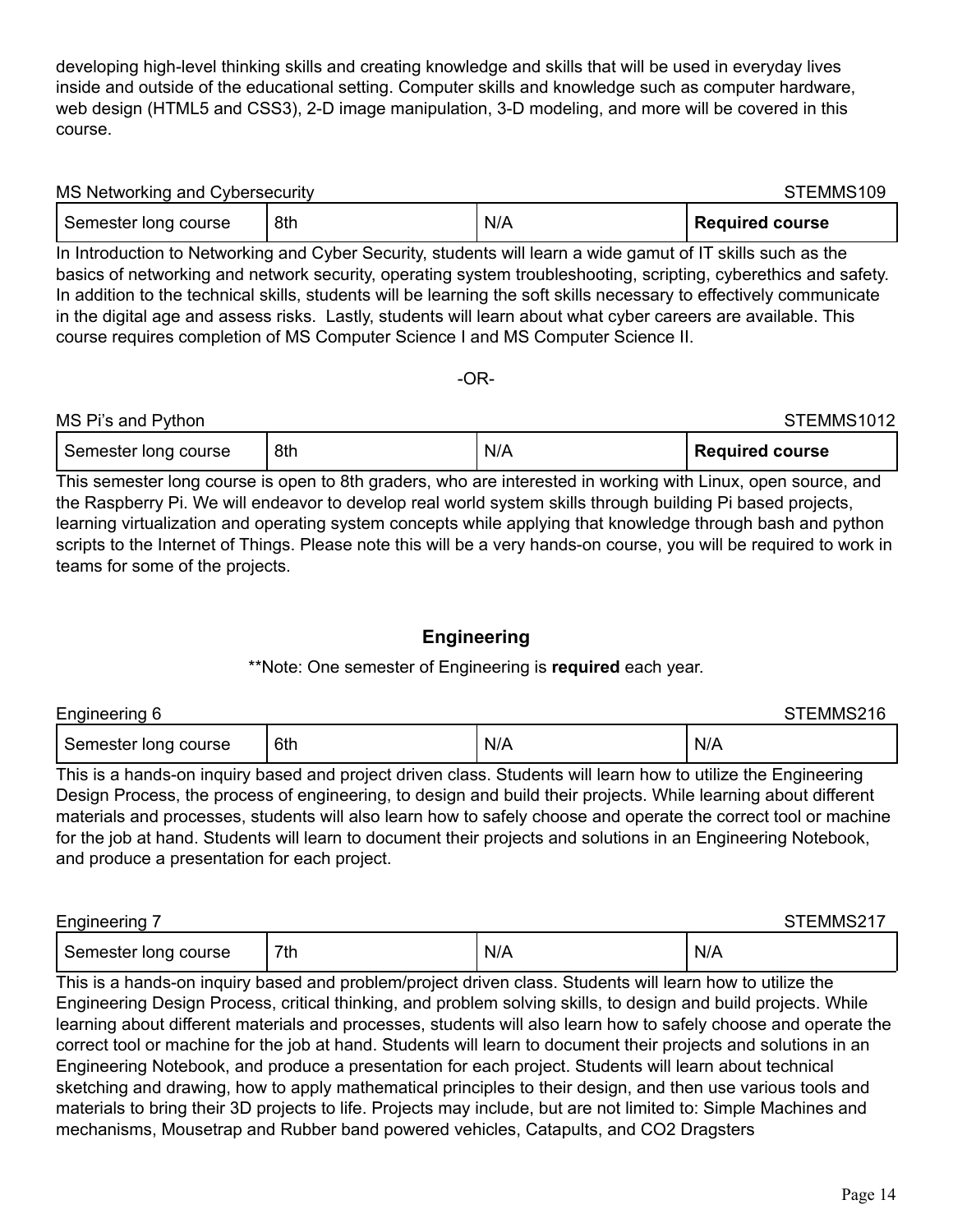| Engineering 8        | STEMMS218 |     |     |
|----------------------|-----------|-----|-----|
| Semester long course | 8th       | N/A | N/A |

Students will learn about technical sketching and drawing, how to apply mathematical principles to their design, and then use various tools and materials to bring their 3D projects to life. This is a hands-on inquiry based and problem/project driven class. Students will learn how to utilize the Engineering Design Process, critical thinking, and problem solving skills, to design and build projects. While learning about different materials and processes, students will also learn how to safely choose and operate the correct tool or machine for the job at hand. Students will learn to document their projects and solutions in an Engineering Notebook, and produce a presentation for each project.

#### TSA (Technology Student Association) STEMMS2110

|  |  | TEMMS2110 |  |
|--|--|-----------|--|
|  |  |           |  |

| Year long | า-8th  | חת־ | N/A |
|-----------|--------|-----|-----|
| course    | $7th-$ | БL  |     |

Students will learn about technical sketching and drawing, how to apply mathematical principles to their design, and then use various tools and materials to bring their 3D projects to life. This is a hands-on inquiry based and problem/project driven class. Students will learn how to utilize the Engineering Design Process, critical thinking, and students will also learn how to safely choose and operate the correct tool or machine for the job at hand. Students will learn to document their projects and solutions in an Engineering Notebook, and produce a presentation for each project.problem solving skills, to design and build projects. While learning about different materials and processes.

| <b>MS Robotics</b>   |         |     |     |  |
|----------------------|---------|-----|-----|--|
| Semester long course | 6th-8th | N/A | N/A |  |

Students will learn to program, design and build a robot to meet specific challenges. Students will generally work in groups, and be expected to collaborate with others in their group, as well as share ideas and methods with other groups as well. Most challenges will be based on FLL (First Lego League) competitions. This is a great preparation for entry in FLL, and we will often form competitive teams from this class.

| <b>MS Advanced Robotics</b> | STEMMS2111 |     |     |
|-----------------------------|------------|-----|-----|
| Semester long course        | 7th-8th    | N/A | N/A |

Students will learn to program, design and build a robot to meet specific challenges. Students will generally work in groups, and be expected to collaborate with others in their group, as well as share ideas and methods with other groups as well. Most challenges will be based on various competitions. This is a great preparation for entry into a variety of competitions, and we will often form competitive teams from this class.

#### **Physical Education**

<span id="page-14-0"></span>

| 6th Grade Physical Education |     |     |     |
|------------------------------|-----|-----|-----|
| Semester long course         | 6th | N/A | N/A |

This two component class includes physical education and health. In physical education, students have the opportunity for physical development in the areas of strength, flexibility, coordination, endurance, balance, agility, range of motion, and power. Students are introduced to the fundamentals of team and individual sports, which include skills, rules, and game strategy. This diverse program allows students the opportunity to develop individual skills and to be introduced to new, enjoyable experiences for lifelong physical fitness and well-being.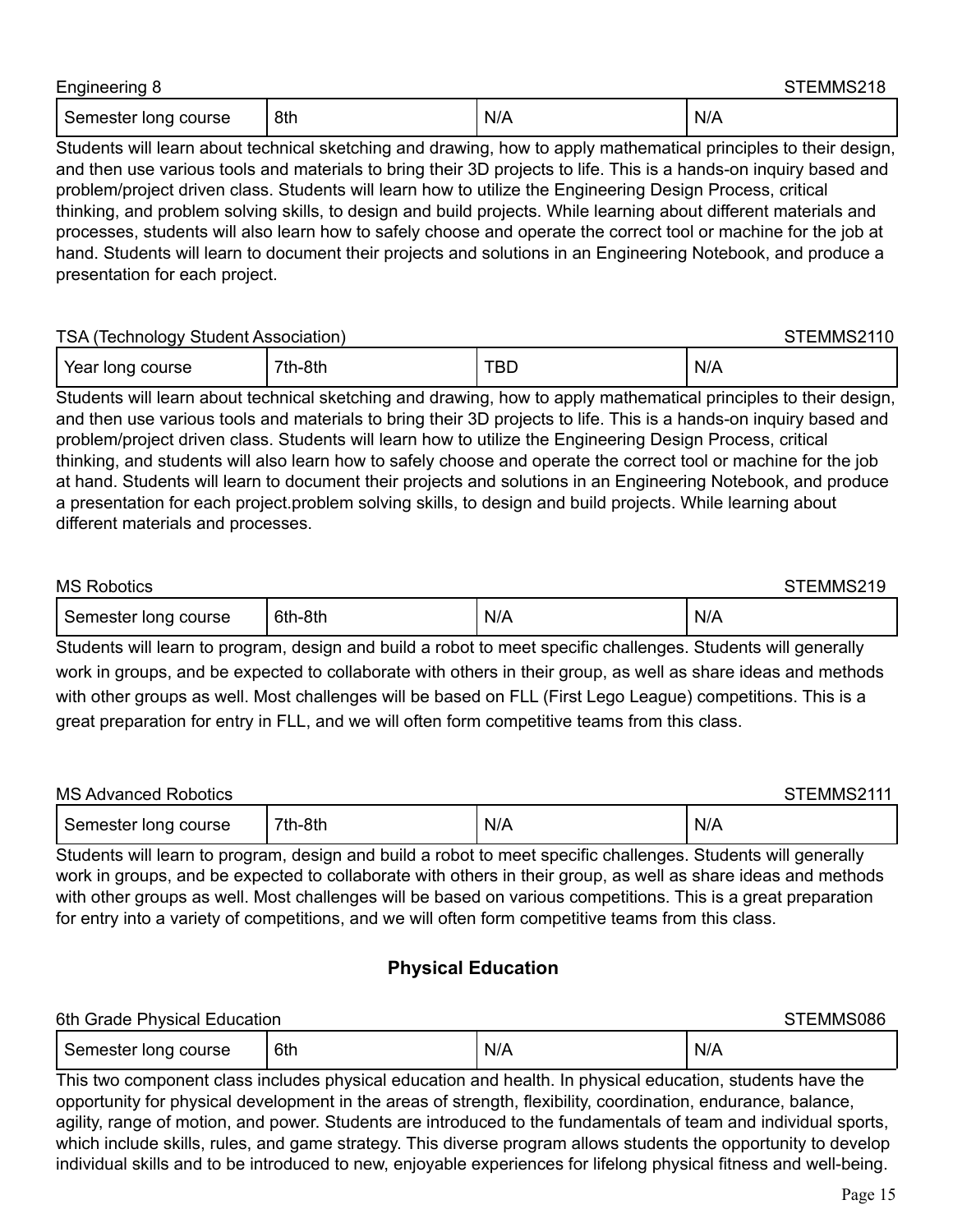The health curriculum content provides students with the information needed to make healthy decisions.

| Middle School Physical Education |  |  | STEMMS087 |
|----------------------------------|--|--|-----------|
|                                  |  |  |           |

| Semester long course | 7th<br>$-8th$<br>. . | N/A | N/L<br>$\mathbf{v}$ |
|----------------------|----------------------|-----|---------------------|
| ____                 |                      | .   | .                   |

This two component class includes physical education and health. In physical education, students have the opportunity for physical development in the areas of strength, flexibility, coordination, endurance, balance, agility, range of motion, and power. Students are introduced to the fundamentals of team and individual sports, which include skills, rules, and game strategy. This diverse program allows students the opportunity to develop individual skills and to be introduced to new, enjoyable experiences for lifelong physical fitness and well-being. The health curriculum content provides students with the information needed to make healthy decisions.

Middle School Health States and Structure of the Structure of Structure of STEMMS088 STEMMS088 STEMMS088 STEMM

| Semester long course | 6th-8th | N/A | N/A |
|----------------------|---------|-----|-----|
|----------------------|---------|-----|-----|

Topics covered within Health Education courses may vary widely, but typically include personal health (nutrition, mental health and stress management, drug/alcohol abuse prevention, disease prevention, and first aid) and consumer health issues. The courses may also include brief studies of environmental health, personal development, and/or community resources.

#### **World Language**

<span id="page-15-0"></span>

| French 1A        |     |     | <b>TEMMS066FS1/S2</b> |
|------------------|-----|-----|-----------------------|
| Year long course | 7th | N/A | N/A                   |

Students will learn the basic skills of speaking, listening, reading and writings as well as cultural information. Students will study present, future and past tense verb conjugations, vocabulary, gender of nouns, adjective use and sentence structure. This course is designed to present students with the solid knowledge base necessary at intermediate and advanced language levels.

| French 1B        |         |     | STEMMS067FS1/S2 |
|------------------|---------|-----|-----------------|
| Year long course | 7th-8th | N/A | French<br>1A    |

Students will continue to learn the grammatical structures, which will allow them to communicate on a simple level in the foreign language. The students will begin to use the past tense and talk and write about events that have already happened. The study of vocabulary continues to be of utmost importance through all levels of language study. Students will practice all skills through speaking, reading, writing, and listening.

Chinese 1A STEMMS066CS1/S2 Year long course 7th N/A N/A N/A

Chinese (prior-to-secondary) courses introduce and then extend students' skills in speaking, reading, writing, and comprehending the Chinese language and students' knowledge of Chinese-speaking cultures. Initial courses emphasize grammar and syntax, vocabulary, and vocal tones so that students have an understanding of the language and its rules. Later courses advance students' knowledge and ability to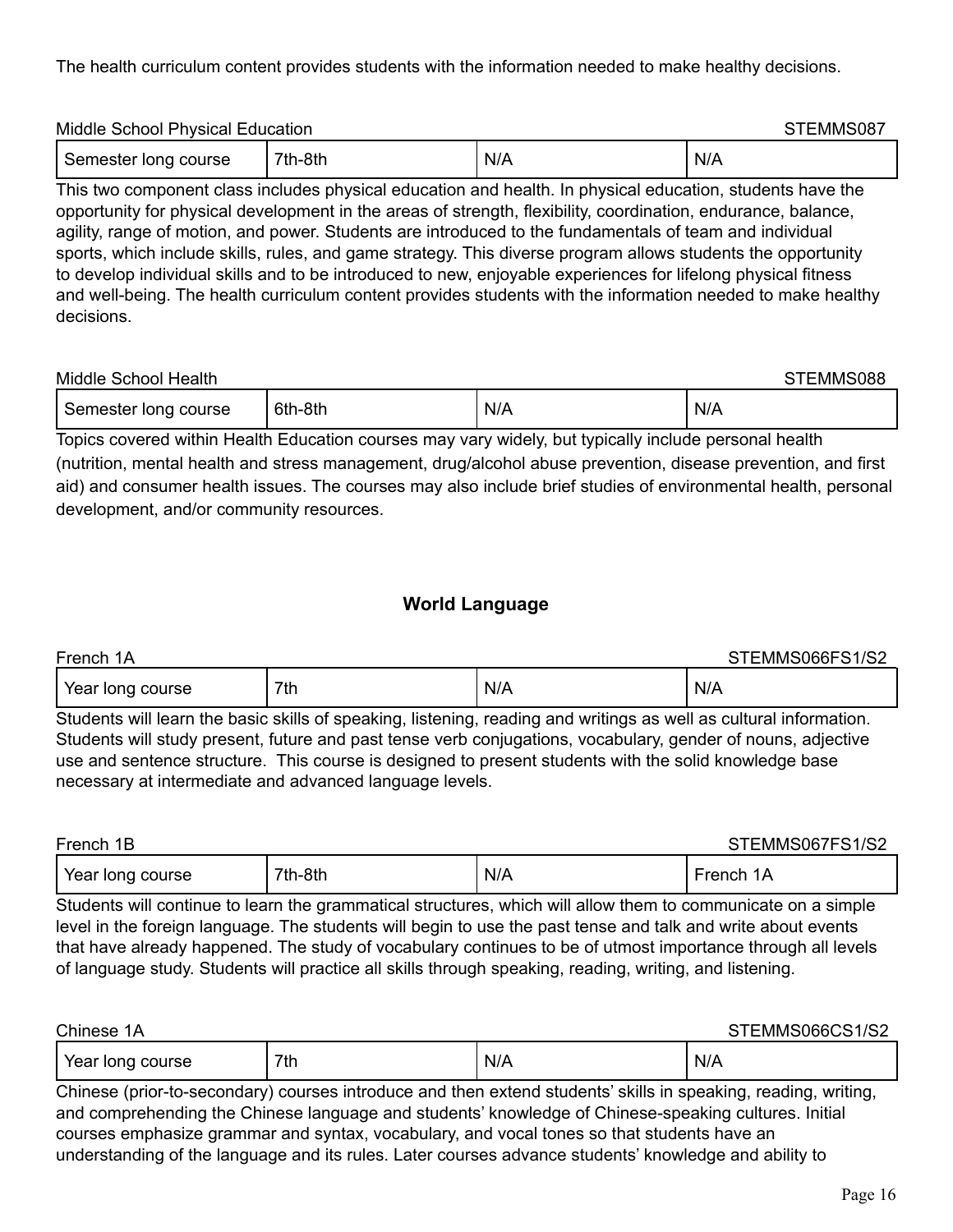express themselves beyond basic communication (and to understand others, either in a written or verbal format), seeking to enable students to express more complex concepts, in different tenses, and to do so more easily. Students usually explore the customs, history, and art forms of Chinese-speaking people to deepen their understanding of the culture(s).

| Chinese<br>1Β    |         |     | <b>TEMMS067CS1/S2</b>   |
|------------------|---------|-----|-------------------------|
| Year long course | 7th-8th | N/A | Chinese<br>$\mathsf{H}$ |

Chinese (prior-to-secondary) courses introduce and then extend students' skills in speaking, reading, writing, and comprehending the Chinese language and students' knowledge of Chinese-speaking cultures. Initial courses emphasize grammar and syntax, vocabulary, and vocal tones so that students have an understanding of the language and its rules. Later courses advance students' knowledge and ability to express themselves beyond basic communication (and to understand others, either in a written or verbal format), seeking to enable students to express more complex concepts, in different tenses, and to do so more easily. Students usually explore the customs, history, and art forms of Chinese-speaking people to deepen their understanding of the culture(s).

| STEMMS066SS1/S2<br>Spanish 1A                                                                                        |     |     |     |
|----------------------------------------------------------------------------------------------------------------------|-----|-----|-----|
| Year long course                                                                                                     | 7th | N/A | N/A |
| This commonly will account of children to conclude the state of the field of the choice of the model of the location |     |     |     |

This course will prepare students to speak, read, write, and listen in the chosen language as well as learning cultural information. Students will study simple grammar structure, which includes present tense verb conjugations, gender of nouns, adjectives use and sentence structure. All skills will be practiced through speaking, writing, listening and reading.

| Spanish<br>1B    |         | TEMMS067SS1/S2 |                 |
|------------------|---------|----------------|-----------------|
| Year long course | 7th-8th | N/A            | 1A<br>Spanish 1 |

Students will continue to learn the grammatical structures that will allow them to communicate on a simple level in the foreign language. The students will begin to use the past tense and talk and write about events that have already happened. The study of vocabulary continues to be of utmost importance through all the levels of language study. Students will practice all skills through speaking, reading, writing and listening.

| MS Grade World Language |         |     | STEMMS068 |
|-------------------------|---------|-----|-----------|
| Semester course         | 6th-8th | N/A | N/A       |

The goals of this course are to introduce students to foreign languages and cultures to motivate them to pursue further language study. This course will be conducted in English, with some basic communication in the Foreign Language. The course will focus on the development of listening and speaking skills and on cultural awareness. The course will follow a natural sequence of language learning : understanding, speaking, reading, writing. The primary stress is on understanding and speaking. The level of proficiency attained by the students will be directly related to the amount of time they will spend using each foreign language. The program will be developed through the lens of art, music and culture of all countries where the targeted languages are spoken.

# <span id="page-16-0"></span>**Fine Arts** 6th Grade Art Structure Art Structure Art Structure Art Structure Art STEMMS056 Semester long course 6th N/A N/A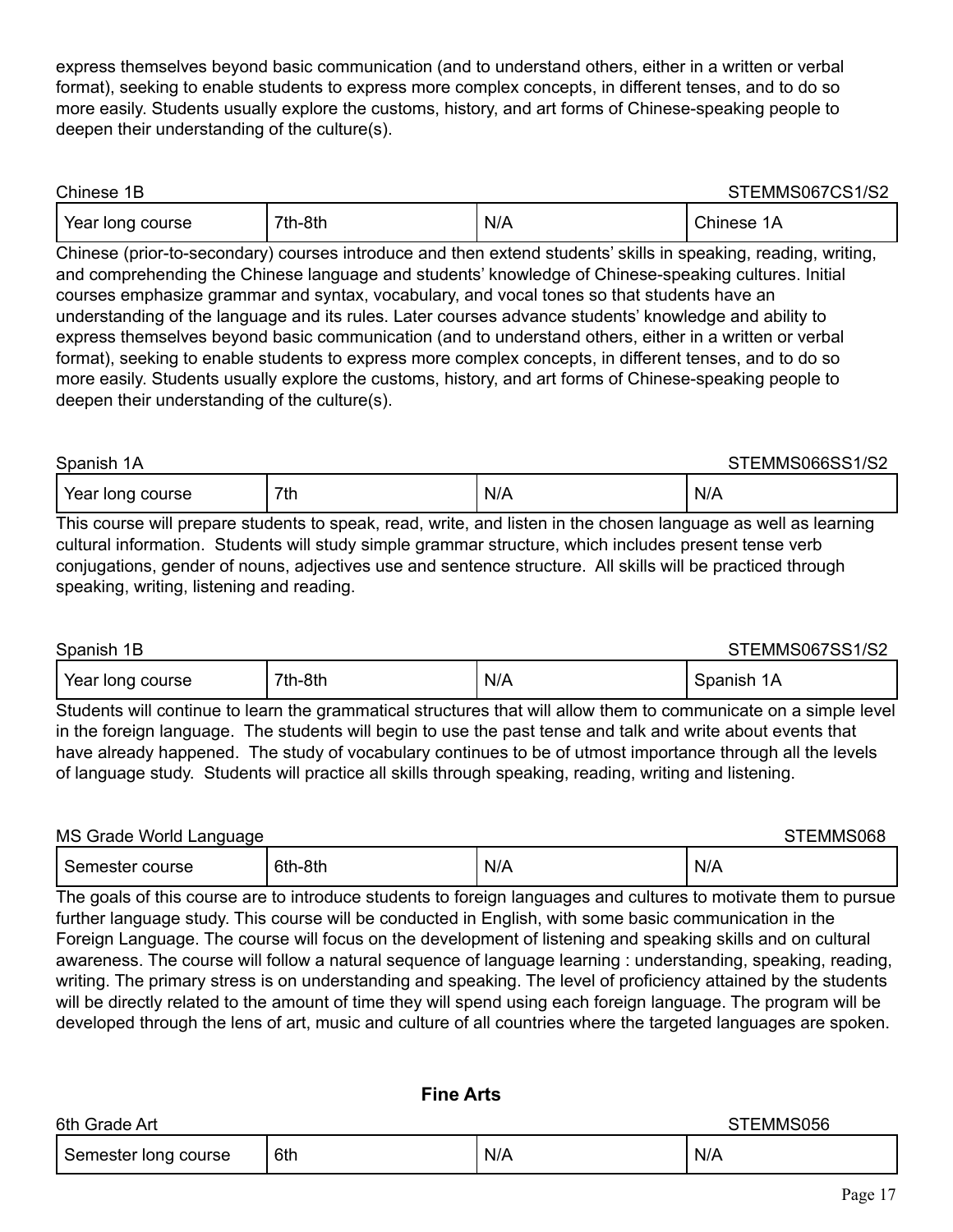The class will focus on using mixed media to create works of art. Mixed media is essentially the use of two or more art mediums in a single work of art. Students will experiment with charcoal, pencil, paint, printmaking and collage. Emphasis will be placed on risk taking in art making and experimentation. Class discussions will be held on the history of art and art as a form of self-expression.

| 7th Grade Art        |     |     | TEMMS057 |
|----------------------|-----|-----|----------|
| Semester long course | 7th | N/A | N/A      |

The class will begin with observational drawing skills and techniques. As we progress we will include painting techniques. The major emphasis of the class focuses on the skills and knowledge required to draw well. We will build on those skills and explore creative and inventive ways to express ourselves using drawing and painting mediums. Students will learn the history of drawing and painting, and discuss how society influences art and how art is used as visual communication.

| 8th Grade Art        |     |     | TEMMS058 |
|----------------------|-----|-----|----------|
| Semester long course | 8th | N/A | N/A      |

Students will explore the mediums of painting, drawing, sculpture, graphic design and digital photography. The course is designed as an introduction to the high school curriculum. As with all art classes at STEM, Creativity, problem solving and experimentation are areas of focus. Students will use the elements and principles of design to analyze and evaluate their work and the work of their peers, research historical art and create visual forms of self-expression.

| <b>MS Theater I</b>  |         |     | STEMMS226 |
|----------------------|---------|-----|-----------|
| Semester long course | 6th-8th | N/A | N/A       |

A comprehensive beginning theater class. The purpose of the course is to give students an overview of Theater in general. We learn the tools of theater in mind. body. and voice which include the following: Scene work, monologues, improvisation, and pantomime. Major emphasis of the class is on developing beginning acting skills, teamwork, and self esteem.

MS Theater II Structure of the STEMMS229 STEMMS229

| Semester long course | 6th-8th | N/A | MS Theater |
|----------------------|---------|-----|------------|
|                      |         |     |            |

Theater II helps students develop experience and skill in one or more aspects of theatrical production. Advanced courses concentrate on extending and refining dramatic technique, by expanding students' exposure to different types of theatrical techniques and traditions and increasing their participation in public productions. Theater II Curriculum is performance based. It has been developed to expand and deepen the students' skills as an artist. They will do so by building on material covered in Theater I curriculum, with units in: Character Analysis, Monologue Analysis,and writing, Shakespeare Performance, and Design. The curriculum will culminate in a performance.

MS Theater Performance **STEMMS230** Semester long course | 6th-8th  $N/A$  | MS Theater I and II

Theater Performance courses provide students with experience and skill development in one or more aspects of theatrical production, by allowing them to concentrate on acting and performance skills. Introductory courses explore fundamentals, while advanced courses extend and refine technique, expand students' exposure to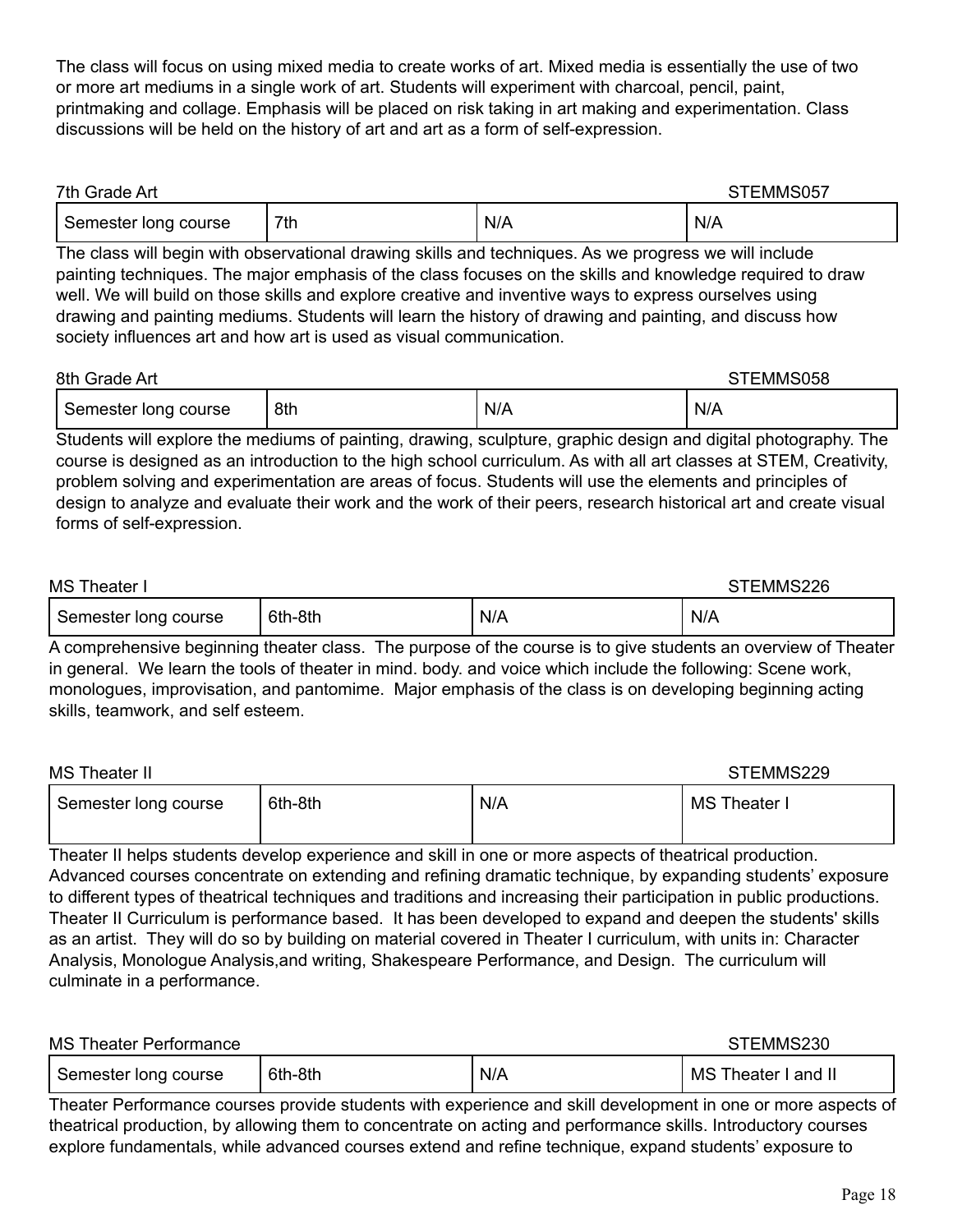different types of theatrical craft and traditions, and increase their participation in public productions.

| <b>Beginner Band</b> |         |     | STEMMS0521S1/S2       |
|----------------------|---------|-----|-----------------------|
| Year long course     | 6th-8th | N/A | Student must have own |
|                      |         |     | instrument            |

This year-long, non-repeatable course is an introduction to performing music in the concert band setting for students with limited or no musical experience. This is a great follow-up course to the Fundamentals of Music class. Instruments taught in this course are flute, clarinet, trumpet, trombone, baritone, and percussion, which can be expanded on in subsequent intermediate and advanced instrumental ensembles. **STEM does not supply instruments** but our instructor will help you determine the best option for obtaining the required materials before the year begins. Instrument maintenance, playing technique, and musical theory are all taught as you perform a variety of music with a group. We will perform as a band during concerts throughout the year.

#### MS Intermediate Concert Ensemble STEMMS0522S1/S2

| Year long course | 6th-8th | N/A | Audition for appropriate<br>placement iis required |
|------------------|---------|-----|----------------------------------------------------|
|------------------|---------|-----|----------------------------------------------------|

This year-long repeatable course is the intermediary between STEM's Beginner Band/Orchestra courses and the Advanced Symphonic Ensemble. We will perform classical transcriptions and arrangements of popular music for multiple concerts and school events. Members must be able to perform a major scale of their choice with characteristic tone, a portion of the chromatic scale, and sightread notated music that feature rhythms such as half notes, quarter notes, quarter rests, and eighth notes. Instrumentation is for standard symphonic orchestra, including all winds, strings, and orchestral percussion.

Choir Choir STEMMS0515S1/S2

| N/A<br>6th-8th<br>course<br>Tong<br>N/L<br>nester |  |
|---------------------------------------------------|--|

· Students learn proper breath support and vocal production

· Students perform at concerts and events

· Students learn to read music as it applies to vocal scores

· Students write, produce and perform an original musical

| <b>MS Music Fundamentals</b> |         |     | STEMMS0513 |
|------------------------------|---------|-----|------------|
| Semester long course         | 6th-8th | N/A | N/A        |

Students will grow their appreciation of music both personally and in human culture. Listening, recreating, improvising, and writing are essential activities in understanding the fundamental elements of music and their role in the development of our culture. Singing, moving, playing instruments and using a variety of music technology will deepen understanding of how rhythm, pitch, dynamics, tempo, and timbre develop tonality, melody, harmony, form and texture, and how those secondary elements are used to create style and genre. Students will be able to identify and demonstrate those elements through discussion, writing, and performance, and be able to connect those technical elements to cultural significance.

| <b>MS Music Production</b> |                      |         | STEMMS0514 |                                                       |
|----------------------------|----------------------|---------|------------|-------------------------------------------------------|
|                            | Semester long course | 6th-8th | N/A        | <b>MS Music Fundamentals</b><br>is highly recommended |

This advanced semester-long (Spring) repeatable course focuses on formal composition and songwriting,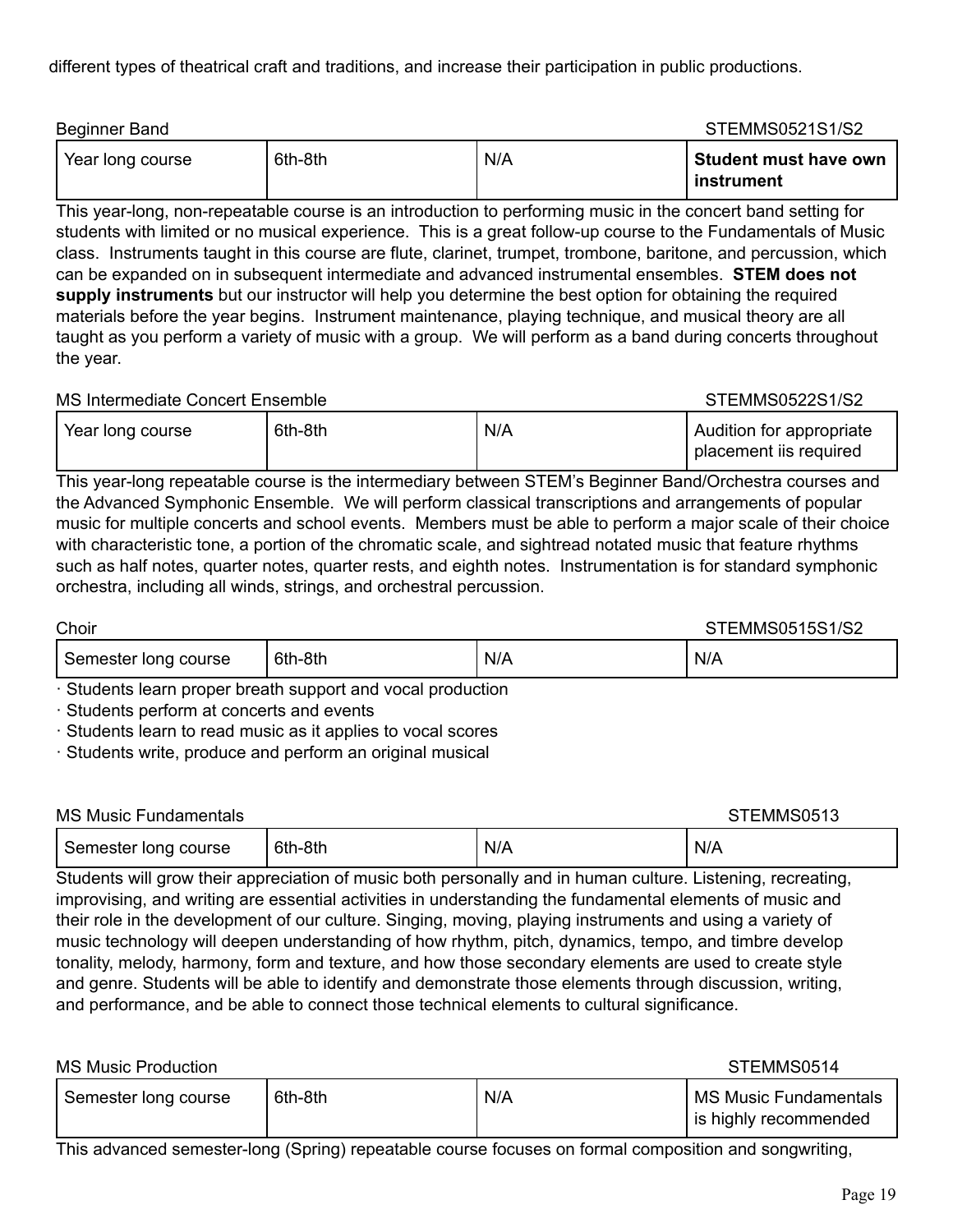utilizing two powerful industry-standard pieces of music software (Sibelius for notation and Ableton for recording and production). Other skills built are live recording, sound design, and music theory as an avenue to self expression and creation. This follow-up to any beginner music class is great for those interested in exploring the technological and theoretical aspects of music. In order to succeed in this class, you must be able to describe/demonstrate: basic harmonic progressions, the basics of rhythmic notation, musical form (in both classical and popular styles of writing), and be able to create simple melodies vocally or instrumentally. You will produce multiple pieces of music and you will build skills that allow you to more fluently express yourself through musical creation.

### MS Intermediate Concert Ensemble STEMMS0522S1/S2

| Year long course | 6th-8th | N/A | Audition and signature of |
|------------------|---------|-----|---------------------------|
|                  |         |     | music teacher is required |

This year-long repeatable course is the intermediary between STEM's Beginner Band/Orchestra courses and the Advanced Symphonic Ensemble. We will perform classical transcriptions and arrangements of popular music for multiple concerts and school events. Members must be able to perform a major scale of their choice with characteristic tone, a portion of the chromatic scale, and sightread notated music that feature rhythms such as half notes, quarter notes, quarter rests, and eighth notes. Instrumentation is for standard symphonic orchestra, including all winds, strings, and orchestral percussion.

#### **General Electives**

#### <span id="page-19-0"></span>Real World Economics **STEMMS049** Semester long course  $\vert$  6th-8th (can only be taken once) N/A N/A

In this course, students will have an opportunity to explore in depth how the world economy works, and will have the opportunity to develop a better understanding of interdependence by participating in a simulated world economy at the Young Americans Center for Financial Education's International Towne. Furthermore, students will learn about the ins and outs of checking and savings accounts, as well as the positive and negative ramifications of using credit and how to manage their own money. Students will also learn how to complete job applications, write a resume, and have the opportunity to participate in a job interview for their positions at International Towne.

| <b>MS Psychology</b> |               |     | STEMMS0413 |
|----------------------|---------------|-----|------------|
| Semester long course | 6th, 7th, 8th | N/A | N/A        |

This course provides an introduction to the world of psychology based off of the American Psychological Association's National Standards. Psychology is the scientific study of the human mind and its functions, especially those affecting behavior in a given context.The following domains will be covered in this course; scientific inquiry, biopsychology, development and learning, sociocultural context, cognition, individual variations and applications of psychological science. This is a semester-long course that will focus on the development of scientific attitudes and skills, including critical thinking, problem solving, and an appreciation for scientific methodology.

| Math Explorations and Problem Solving |         |     | STEMMS0213                                 |
|---------------------------------------|---------|-----|--------------------------------------------|
| Semester long course                  | 6th-8th | N/A | Student must be<br>enrolled in Pre-Algebra |